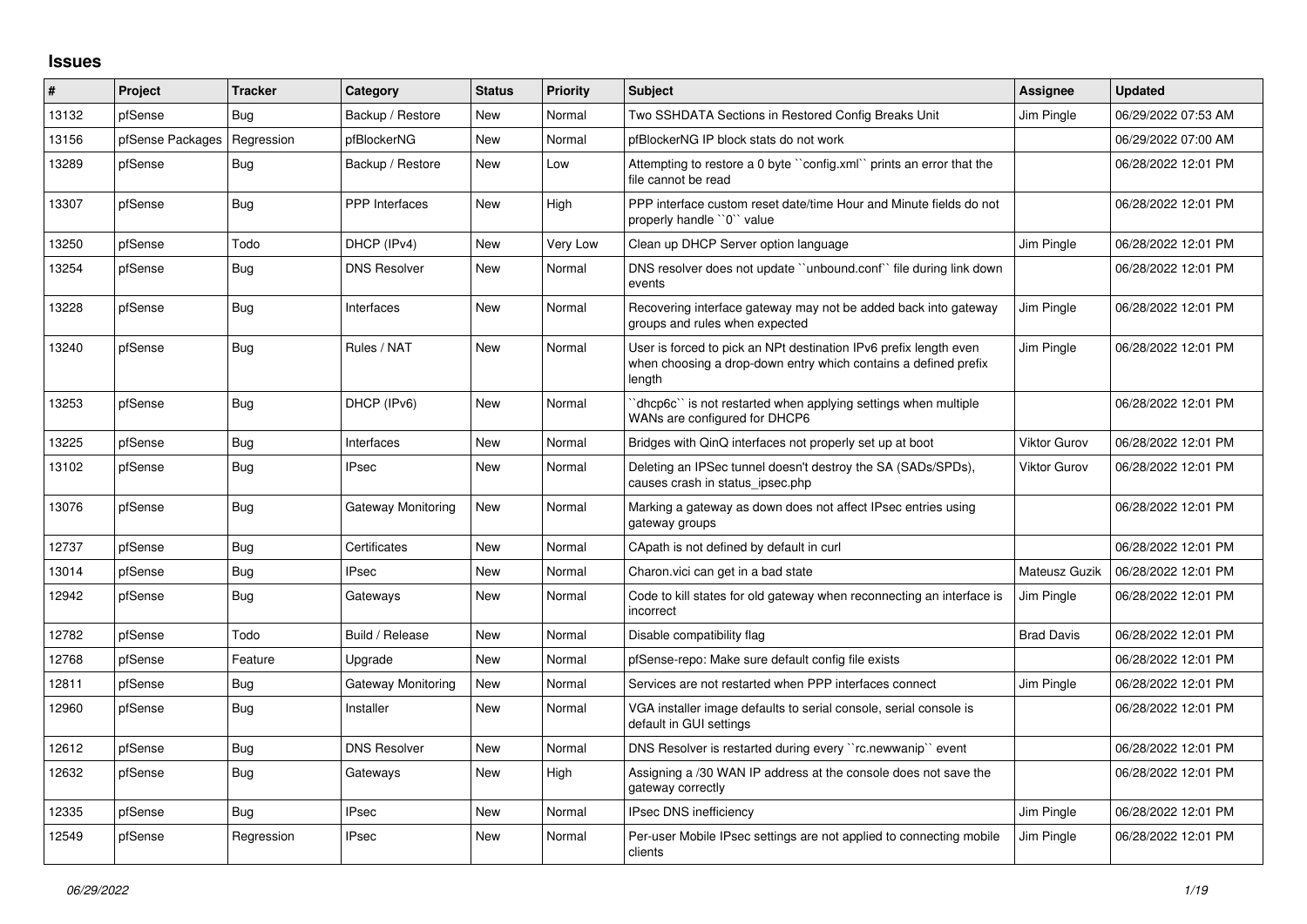| #     | Project                | <b>Tracker</b> | Category                 | <b>Status</b> | <b>Priority</b> | Subject                                                                                                              | <b>Assignee</b>   | <b>Updated</b>      |
|-------|------------------------|----------------|--------------------------|---------------|-----------------|----------------------------------------------------------------------------------------------------------------------|-------------------|---------------------|
| 12645 | pfSense                | Bug            | <b>IPsec</b>             | New           | Normal          | `filterdns`` does not monitor remote IPsec gateways for IPv6<br>address changes                                      | Viktor Gurov      | 06/28/2022 12:01 PM |
| 12079 | pfSense                | Bug            | <b>IGMP Proxy</b>        | New           | Normal          | IGMPProxy: kernel panic, Sleeping thread owns a non-sleepable lock                                                   | Mateusz Guzik     | 06/28/2022 12:01 PM |
| 11091 | pfSense                | <b>Bug</b>     | Interfaces               | New           | Normal          | Interfaces set as disabled in the configuration have an UP status in<br>the operating system at boot                 | Viktor Gurov      | 06/28/2022 12:01 PM |
| 9887  | pfSense                | <b>Bug</b>     | Rules / NAT              | New           | Low             | Rule separator positions change when deleting multiple rules                                                         |                   | 06/28/2022 12:01 PM |
| 11296 | pfSense                | Bug            | Routing                  | New           | Normal          | Static route targets may still reachable via default route when the<br>gateway they should route through is down     | Viktor Gurov      | 06/28/2022 12:01 PM |
| 1831  | pfSense                | Feature        | <b>Captive Portal</b>    | <b>New</b>    | Normal          | Captive portal IPv6 support                                                                                          | Reid<br>Linnemann | 06/28/2022 12:01 PM |
| 13311 | pfSense Docs           | New Content    | Troubleshooting          | <b>New</b>    | High            | Add troubleshooting tips for ZFS boot issues                                                                         |                   | 06/28/2022 11:04 AM |
| 13306 | pfSense Packages       | Todo           | Nut                      | New           | Normal          | Update NUT to version 2.8.0 to match FreeBSD Packages                                                                | Denny Page        | 06/27/2022 10:45 AM |
| 13305 | pfSense                | Feature        | Certificates             | <b>New</b>    | Normal          | Certificate Revocation page should show expiration date                                                              |                   | 06/27/2022 10:26 AM |
| 11626 | pfSense Plus           | Bug            | Authentication           | New           | Normal          | Google LDAP connection failed due to lack of SNI for TLS 1.3                                                         | Luiz Souza        | 06/27/2022 07:23 AM |
| 12466 | pfSense                | Feature        | OpenVPN                  | New           | Very Low        | Option to Disable Renegotiation timer in OpenVPN Server                                                              |                   | 06/27/2022 07:22 AM |
| 8207  | pfSense                | Bug            | <b>Operating System</b>  | New           | Normal          | 2.4 cannot boot as a Xen VM with more than 7 NICs                                                                    |                   | 06/25/2022 05:42 PM |
| 9626  | pfSense                | <b>Bug</b>     | Web Interface            | New           | Normal          | When deny write permission is assigned to a user, there is no error<br>feedback if the user tries to write something |                   | 06/25/2022 05:41 PM |
| 12546 | pfSense Plus           | Feature        | Authentication           | <b>New</b>    | Normal          | Add 2FA Support to pfSense Plus Local Database Authentication                                                        |                   | 06/25/2022 05:30 PM |
| 13003 | pfSense                | Bug            | Hardware / Drivers       | <b>New</b>    | Normal          | Malicious Driver Detection event on ixl driver                                                                       |                   | 06/25/2022 05:00 PM |
| 11572 | pfSense Packages   Bug |                | pfBlockerNG              | New           | High            | Auto created firewall rules have IPv4 as protocol only - even for IPv6<br>lists.                                     |                   | 06/25/2022 10:59 AM |
| 13296 | pfSense                | Feature        | DHCP (IPv6)              | New           | Normal          | Add support for DHCP6 OPTION PD EXCLUDE (RFC 6603)                                                                   |                   | 06/24/2022 10:10 PM |
| 13297 | pfSense                | Feature        | Routing                  | <b>New</b>    | Normal          | Support for Gateway Groups as Static Route destinations                                                              |                   | 06/24/2022 07:41 AM |
| 8454  | pfSense Packages       | Bug            | arpwatch                 | New           | Very Low        | Arpwatch package break email notifications from other sources                                                        |                   | 06/23/2022 07:49 PM |
| 13294 | pfSense                | Feature        | Gateways                 | <b>New</b>    | Low             | Change gateway name                                                                                                  |                   | 06/22/2022 06:07 PM |
| 13293 | pfSense                | Feature        | OpenVPN                  | New           | Normal          | Option to set auth-gen-token in OpenVPN GUI                                                                          |                   | 06/21/2022 02:35 PM |
| 13292 | pfSense Packages       | Feature        | <b>ACME</b>              | <b>New</b>    | Normal          | Separator                                                                                                            |                   | 06/21/2022 12:06 PM |
| 13291 | pfSense Docs           | Todo           | Configuration            | New           | Low             | Notification documentation                                                                                           |                   | 06/21/2022 10:22 AM |
| 10352 | pfSense                | i Bug          | Authentication           | New           | Very Low        | RADIUS authentication fails with MSCHAPv1 or MSCHAPv2 when<br>passwords contain international characters             |                   | 06/20/2022 04:04 PM |
| 13288 | pfSense                | <b>Bug</b>     | Configuration<br>Backend | New           | Normal          | Encode FreeRADIUS Custom Options                                                                                     |                   | 06/20/2022 10:36 AM |
| 13287 | pfSense                | Feature        | Configuration<br>Backend | New           | Normal          | Encode OpenVPN Custom Options                                                                                        |                   | 06/20/2022 10:33 AM |
| 12982 | pfSense Packages   Bug |                | FreeRADIUS               | New           | Normal          | FreeRadius RadReply table entries missing from pf                                                                    |                   | 06/19/2022 05:38 PM |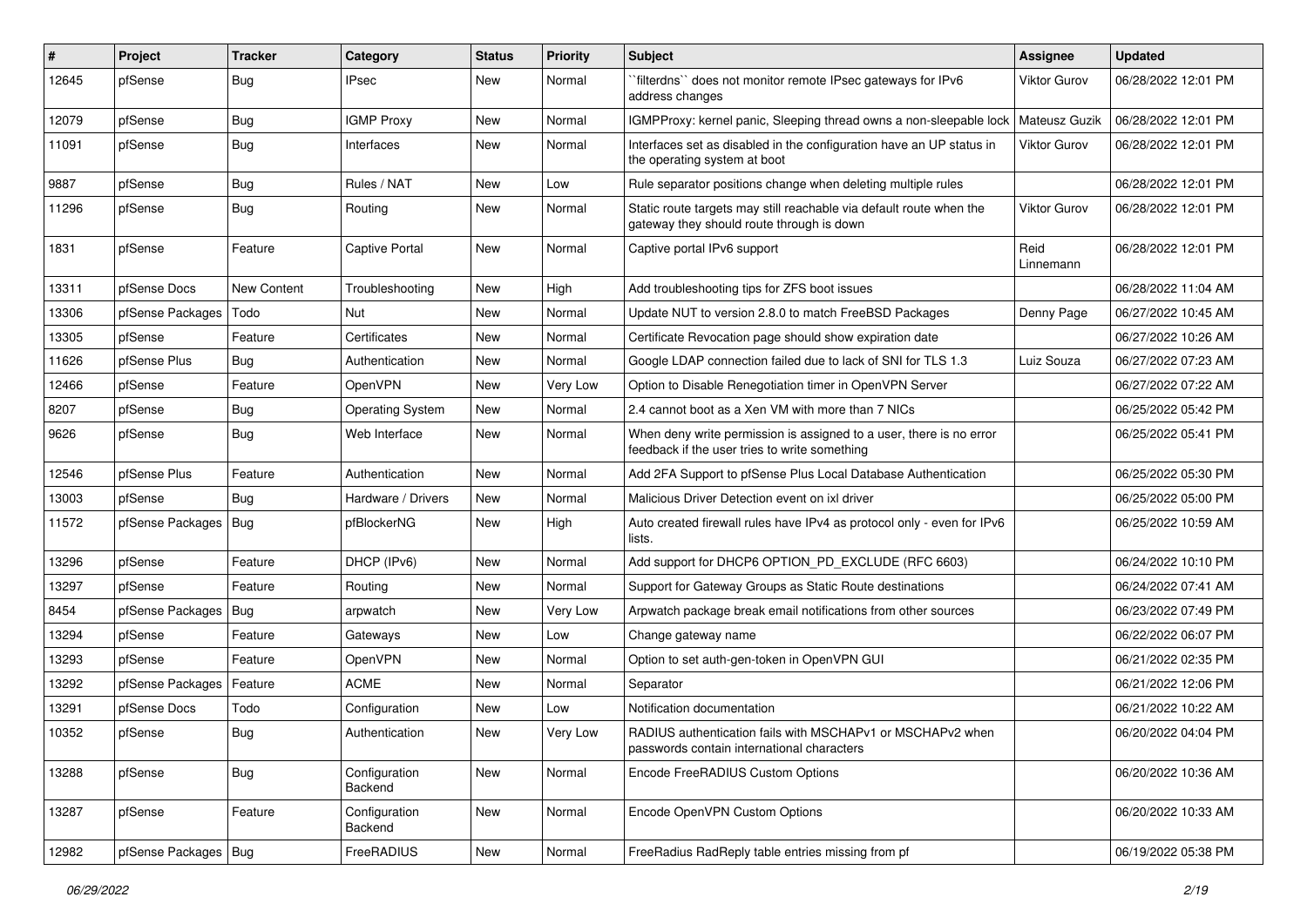| #     | Project                    | <b>Tracker</b> | Category                 | <b>Status</b> | <b>Priority</b> | <b>Subject</b>                                                                                  | Assignee            | <b>Updated</b>      |
|-------|----------------------------|----------------|--------------------------|---------------|-----------------|-------------------------------------------------------------------------------------------------|---------------------|---------------------|
| 13284 | pfSense Packages           | Feature        | FreeRADIUS               | New           | Normal          | Option to define "Issuer" in OPT configuration.                                                 | Jakob<br>Nordgarden | 06/19/2022 12:10 PM |
| 13280 | pfSense                    | Bug            | Unknown                  | <b>New</b>    | Normal          | Entries duplicated in /boot/loader.conf                                                         |                     | 06/19/2022 11:11 AM |
| 13282 | pfSense Plus               | Bug            | Aliases / Tables         | New           | Normal          | FQDN Aliases Break if an Invalid Domain is Present in the Chain                                 | Reid<br>Linnemann   | 06/18/2022 03:12 PM |
| 13279 | pfSense                    | <b>Bug</b>     | Interfaces               | <b>New</b>    | Normal          | DHCP config override affects Gateway installation.                                              |                     | 06/17/2022 07:25 AM |
| 13167 | pfSense                    | Bug            | <b>Dynamic DNS</b>       | New           | Normal          | phpDynDNS: DigitalOcean ddns update fails (bad request, invalid<br>character '-' in request_id) |                     | 06/16/2022 09:30 PM |
| 13277 | pfSense                    | <b>Bug</b>     | <b>IGMP Proxy</b>        | New           | Normal          | IGMP Proxy webConfigurator Page Always Produces Error                                           |                     | 06/16/2022 07:50 PM |
| 13276 | pfSense                    | Bug            | <b>IGMP Proxy</b>        | New           | Normal          | IGMP Proxy Error Message for Logging Links to System Log Instead<br>of Routing Log              |                     | 06/16/2022 07:48 PM |
| 13273 | pfSense                    | Bug            | DHCP (IPv4)              | New           | Normal          | dhclient can use conflicting recorded leases                                                    |                     | 06/14/2022 11:07 AM |
| 13180 | pfSense Packages   Bug     |                | pfBlockerNG              | New           | High            | High CPU Utilization with pfb_filterlsince PfBlockerNG update to<br>devel 3.1.0 4               |                     | 06/14/2022 08:00 AM |
| 13267 | pfSense                    | Bug            | OpenVPN                  | New           | Normal          | dpinger continues to run on OpenVPN gateway after OpenVPN<br>service is stopped.                |                     | 06/12/2022 02:49 PM |
| 13074 | pfSense Plus               | Bug            | Cryptographic<br>Modules | New           | Normal          | AES-GCM with SafeXcel on Netgate 2100 causes MBUF overload                                      |                     | 06/12/2022 11:14 AM |
| 13252 | pfSense                    | Bug            | Upgrade                  | New           | Normal          | reduce frequency of php-fpm socket connection attempts from<br>check reload status              |                     | 06/12/2022 11:11 AM |
| 13206 | pfSense Plus               | Bug            | Hardware / Drivers       | <b>New</b>    | Normal          | SG-3100 LED GPIO hangs                                                                          |                     | 06/11/2022 07:01 PM |
| 13256 | pfSense                    | Feature        | DHCP (IPv4)              | New           | Normal          | Better handling of duplicate IPs in static DHCP assignments                                     |                     | 06/11/2022 04:51 PM |
| 13264 | pfSense                    | Feature        | <b>IPsec</b>             | New           | Normal          | IPSec Phase2 select multiple PFS key groups                                                     |                     | 06/10/2022 04:29 PM |
| 13263 | pfSense                    | <b>Bug</b>     | DHCP (IPv4)              | New           | Low             | Deleting a static DHCP entry when the related IP is not in the arp<br>table spams the log       |                     | 06/10/2022 11:18 AM |
| 10446 | pfSense                    | Feature        | Rules / NAT              | New           | Very Low        | VIP address is not shown in firewall rules                                                      |                     | 06/09/2022 02:07 PM |
| 13260 | pfSense                    | Feature        | Authentication           | <b>New</b>    | Normal          | Add support for OpenVPN static-challenge                                                        |                     | 06/09/2022 02:04 PM |
| 13255 | pfSense Packages           | Todo           | OpenVPN Client<br>Export | <b>New</b>    | Normal          | Set PKCS#12 algorithm when exporting OpenVPN ZIP or Windows<br>bundles                          | Jim Pingle          | 06/08/2022 10:37 AM |
| 13088 | pfSense                    | Bug            | OpenVPN                  | New           | Normal          | OpenVPN Client Overrides: properly hide/show form fields                                        | Jim Pingle          | 06/08/2022 09:15 AM |
| 10436 | pfSense Packages   Bug     |                | softflowd                | <b>New</b>    | Normal          | softflowd no longer sends flow data after upgrade (v0.9.9_1 -><br>v1.0.0)                       |                     | 06/07/2022 12:25 AM |
| 13249 | pfSense                    | <b>Bug</b>     | Console Menu             | New           | Normal          | Running playback comands multiple times results in PHP error                                    |                     | 06/06/2022 07:02 AM |
| 13248 | pfSense                    | Regression     | DHCP (IPv6)              | New           | Normal          | IPv6 Router Advertisements runs when config.xml does not contain<br>an entry for the interface  |                     | 06/05/2022 07:44 PM |
| 13247 | pfSense Packages   Bug     |                | open-vm-tools            | New           | Low             | Open-VM-Tools service actions do not work                                                       |                     | 06/05/2022 07:09 PM |
| 13246 | pfSense Packages   Feature |                | iperf                    | New           | Normal          | iperf3 service controls do not work                                                             |                     | 06/05/2022 06:51 PM |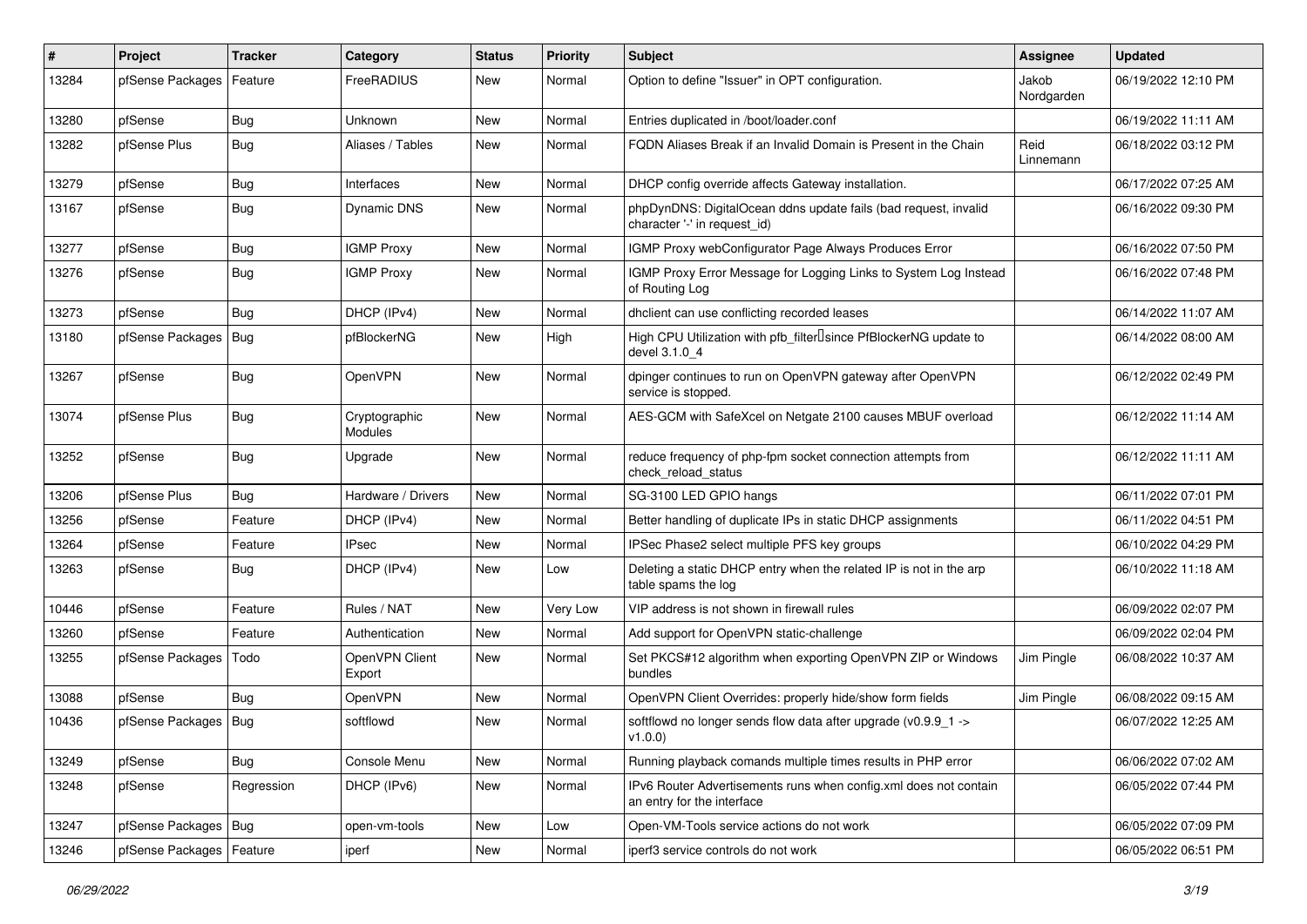| #     | <b>Project</b>             | <b>Tracker</b> | Category               | <b>Status</b> | <b>Priority</b> | <b>Subject</b>                                                                                               | <b>Assignee</b>       | <b>Updated</b>      |
|-------|----------------------------|----------------|------------------------|---------------|-----------------|--------------------------------------------------------------------------------------------------------------|-----------------------|---------------------|
| 12974 | pfSense Plus               | Bua            | Installer              | New           | Normal          | Typing anything into 1100/2100 recovery installer causes process to<br>stop                                  |                       | 06/05/2022 04:10 PM |
| 13244 | pfSense                    | Feature        | Web Interface          | New           | Normal          | Add help text under Timezone settings in the GUI                                                             |                       | 06/03/2022 01:00 PM |
| 13242 | pfSense                    | Feature        | Gateway Monitoring     | New           | Normal          | Enhancements to static route creation/deletion for dpinger monitor<br>IP <sub>s</sub>                        |                       | 06/03/2022 11:20 AM |
| 12095 | pfSense                    | <b>Bug</b>     | Authentication         | <b>New</b>    | Normal          | Memory leak in pcscd                                                                                         |                       | 06/01/2022 01:01 PM |
| 13237 | pfSense                    | Bug            | DHCP (IPv6)            | New           | Normal          | dhcp6c script cannot be executed safely                                                                      |                       | 06/01/2022 11:20 AM |
| 13236 | pfSense Docs               | Todo           | Products               | New           | Normal          | Document link speed limitations with igc and ix on 6100/4100                                                 |                       | 05/31/2022 05:53 PM |
| 12756 | pfSense Docs               | Todo           | <b>WireGuard</b>       | New           | Normal          | Feedback on pfSense Configuration Recipes - WireGuard Remote<br><b>Access VPN Configuration Example</b>      | Christian<br>McDonald | 05/31/2022 11:42 AM |
| 10818 | pfSense Packages           | Feature        | New Package<br>Request | New           | Normal          | <b>UDP Broadcast Relay</b>                                                                                   |                       | 05/31/2022 02:13 AM |
| 10242 | pfSense Packages           | Feature        | New Package<br>Request | <b>New</b>    | Normal          | E2guardian Web filtering package                                                                             | Viktor Gurov          | 05/30/2022 10:40 AM |
| 12534 | pfSense Plus               | Feature        | Hardware / Drivers     | New           | Normal          | Generate a ISO Image for Remote Restore of pfSense Plus on the<br>XG-1537 and 1541 units with IPMI           |                       | 05/30/2022 10:28 AM |
| 8173  | pfSense                    | Feature        | Interfaces             | New           | Normal          | dhcp6c - RAW Options                                                                                         |                       | 05/29/2022 05:34 PM |
| 12875 | pfSense                    | <b>Bug</b>     | Package System         | New           | Normal          | Import zabbix-agent6 and zabbix-proxy6 from FreeBSD Ports                                                    |                       | 05/28/2022 06:50 PM |
| 12658 | pfSense Packages           | Feature        | darkstat               | New           | Normal          | Adding prometheus metrics to darkstat                                                                        |                       | 05/27/2022 09:44 PM |
| 13227 | pfSense                    | Feature        | <b>IPsec</b>           | New           | High            | Enable IPSec Virtual IP Pool assignment by Radius for Mobile Users<br><b>SIMPLE FIX</b>                      |                       | 05/27/2022 10:15 AM |
| 13224 | pfSense                    | <b>Bug</b>     | Notifications          | <b>New</b>    | Normal          | Email notification flood when UPS (NUT) and WAN send notifications                                           |                       | 05/27/2022 01:58 AM |
| 13222 | pfSense                    | Bug            | UPnP/NAT-PMP           | New           | Normal          | CARP IP does not listen for NAT-PMP packets                                                                  |                       | 05/26/2022 02:28 PM |
| 13220 | pfSense                    | Feature        | <b>Captive Portal</b>  | New           | Very Low        | Voucher per-roll bandwidth restrictions and traffic quotas                                                   |                       | 05/26/2022 08:16 AM |
| 13219 | pfSense                    | Feature        | <b>Captive Portal</b>  | New           | Very Low        | Enable/Disable single voucher roll                                                                           |                       | 05/26/2022 08:14 AM |
| 13217 | pfSense                    | Bug            | DHCP (IPv4)            | New           | Normal          | dhclient using default pid file location which does not exist                                                | <b>Viktor Gurov</b>   | 05/26/2022 08:09 AM |
| 9536  | pfSense                    | Feature        | DHCP (IPv6)            | New           | Normal          | Support dynamic prefix in DHCPv6 Server                                                                      |                       | 05/25/2022 04:27 AM |
| 13209 | pfSense Packages           | Bug            | pfBlockerNG            | New           | Low             | Parsing Filter log by pfBlockerNG creates IP Block log with<br>Source/Destination mixed up or wrong Direcion | Viktor Gurov          | 05/25/2022 03:50 AM |
| 13207 | pfSense Packages           | Feature        | pfBlockerNG            | <b>New</b>    | Normal          | The feed column on the Alerts page is confusing                                                              |                       | 05/24/2022 04:56 AM |
| 13202 | pfSense Packages           | Bug            | pfBlockerNG            | <b>New</b>    | Normal          | Missing Protocols on IP Feed Groups Advanced Inbound/Outbound<br><b>Firewall Rule settings</b>               |                       | 05/23/2022 08:58 AM |
| 13201 | pfSense Packages           | Feature        | pfBlockerNG            | New           | Normal          | Add FireHol Security IP Feeds                                                                                |                       | 05/23/2022 06:34 AM |
| 13200 | pfSense Packages           | Feature        | pfBlockerNG            | <b>New</b>    | Normal          | Custom DNS Servers for Alert settings                                                                        |                       | 05/23/2022 06:16 AM |
| 13196 | pfSense Packages   Feature |                | pfBlockerNG            | <b>New</b>    | Normal          | remove NoVirusThanks feed                                                                                    |                       | 05/23/2022 06:05 AM |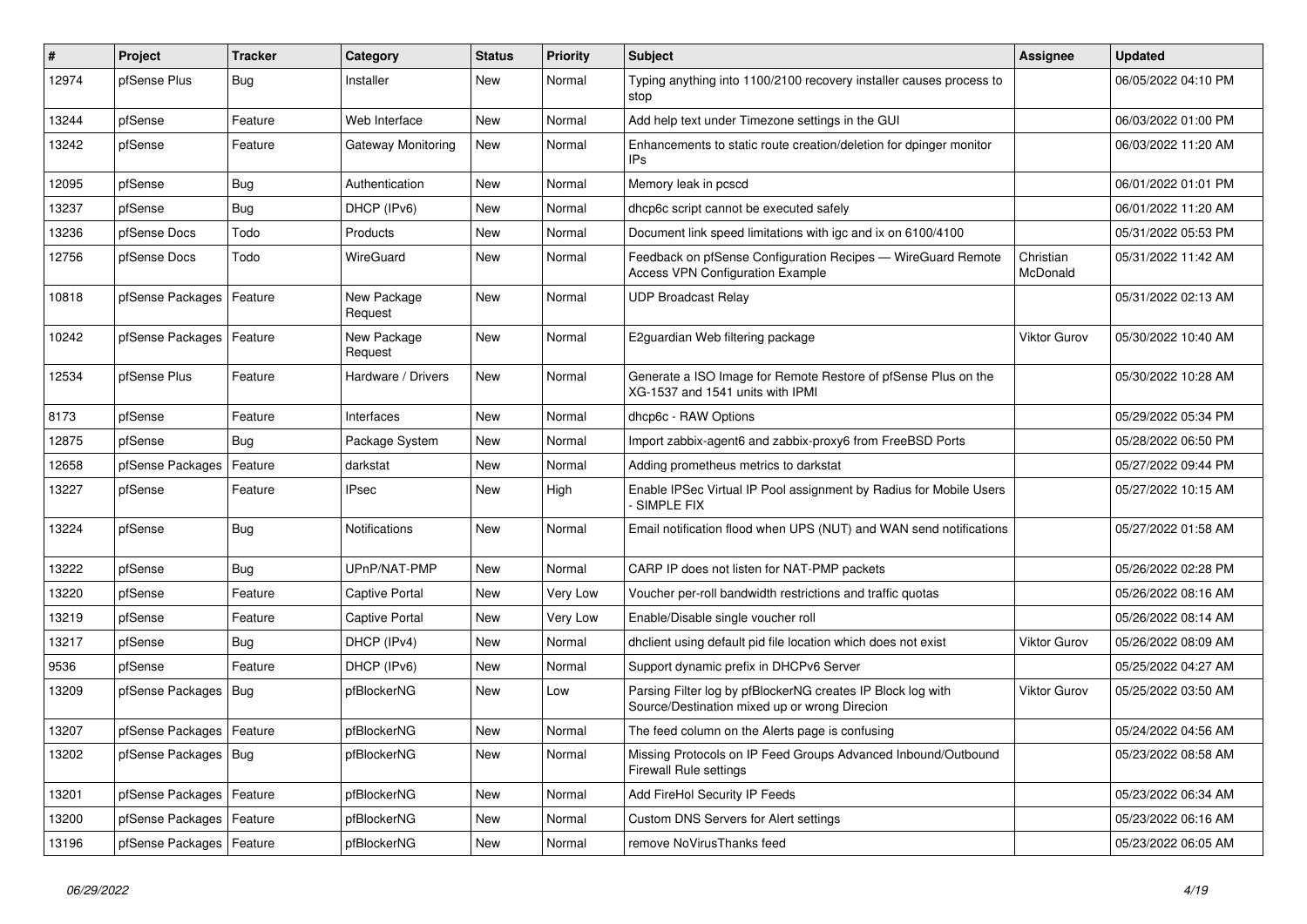| #     | Project                | Tracker       | Category                   | <b>Status</b> | <b>Priority</b> | <b>Subject</b>                                                                                                                      | <b>Assignee</b>      | <b>Updated</b>      |
|-------|------------------------|---------------|----------------------------|---------------|-----------------|-------------------------------------------------------------------------------------------------------------------------------------|----------------------|---------------------|
| 13198 | pfSense Packages       | Feature       | pfBlockerNG                | New           | Normal          | Dark Theme Styling issues - Alerts White bar                                                                                        |                      | 05/23/2022 06:05 AM |
| 13199 | pfSense Packages       | Feature       | pfBlockerNG                | New           | Normal          | Feed groups should not have the first listing in the group bar                                                                      |                      | 05/23/2022 06:03 AM |
| 13197 | pfSense Packages       | Feature       | pfBlockerNG                | New           | Normal          | Put a Single donation link and a proper patreon lin in the pfBlocker<br>Support Banner / Widget                                     |                      | 05/23/2022 05:35 AM |
| 13195 | pfSense Packages       | Feature       | pfBlockerNG                | <b>New</b>    | Normal          | Dedicated website for Feed mangement - Community Driven                                                                             |                      | 05/23/2022 05:22 AM |
| 13194 | pfSense Packages       | Bug           | pfBlockerNG                | New           | Normal          | Remove dead Malc0de feed                                                                                                            |                      | 05/23/2022 05:16 AM |
| 4451  | pfSense                | <b>Bug</b>    | DHCP (IPv4)                | New           | Low             | Status DHCP Leases shows double entries for static entries without<br>IP address                                                    | <b>Phillip Davis</b> | 05/21/2022 04:55 PM |
| 13187 | pfSense                | Documentation | Upgrade                    | New           | Normal          | Azure Frequently asked questions                                                                                                    |                      | 05/20/2022 06:52 AM |
| 13179 | pfSense Packages       | Feature       | pfBlockerNG                | New           | High            | Search based on CIDR                                                                                                                |                      | 05/17/2022 09:45 AM |
| 13168 | pfSense                | Feature       | Dashboard                  | New           | Low             | Multiple Dashboard views for a single user                                                                                          |                      | 05/16/2022 07:53 AM |
| 9295  | pfSense                | <b>Bug</b>    | <b>PPPoE Server</b>        | New           | Very High       | IPv6 PD does not work with PPPOE (Server & Client)                                                                                  |                      | 05/15/2022 10:53 AM |
| 13158 | pfSense                | <b>Bug</b>    | Web Interface              | <b>New</b>    | Normal          | Input validation error when applying limiter changes                                                                                |                      | 05/14/2022 05:32 PM |
| 13159 | pfSense                | Todo          | Web Interface              | New           | Very Low        | Decrease distance between img-buttons in webGUI to eliminate<br>mistake entry                                                       |                      | 05/14/2022 06:52 AM |
| 13161 | pfSense                | Feature       | Web Interface              | New           | Very Low        | FLASH PORT'S LED button, to help quickly find port that need to be<br>connected to patch&cable                                      |                      | 05/14/2022 06:35 AM |
| 13144 | pfSense                | <b>Bug</b>    | Rules / NAT                | New           | Very Low        | Firewall rule entries can get out of sync when entries are deleted<br>while other administrators are editing entries simultaneously |                      | 05/10/2022 07:26 AM |
| 13141 | pfSense Packages   Bug |               | squidguard                 | New           | Normal          | wrong page squidguard block                                                                                                         |                      | 05/09/2022 05:33 PM |
| 13135 | pfSense Packages       | Feature       | pfBlockerNG                | <b>New</b>    | Normal          | Add dibdot DoH-IP-blocklists feeds                                                                                                  | Viktor Gurov         | 05/08/2022 01:50 AM |
| 12597 | pfSense Docs           | New Content   | Hardware                   | New           | Normal          | How to reset IPMI settings and password for Netgate appliances                                                                      |                      | 05/07/2022 12:33 PM |
| 13138 | pfSense Packages       | Feature       | pfBlockerNG                | New           | Normal          | DNS over HTTPS/TLS Blocking should be removed from SafeSearch                                                                       |                      | 05/07/2022 02:52 AM |
| 13137 | pfSense Packages       | Feature       | pfBlockerNG                | New           | Normal          | ckuethe/doh-blocklist.txt add to DoH feeds                                                                                          |                      | 05/07/2022 02:39 AM |
| 13136 | pfSense Packages       | Feature       | pfBlockerNG                | New           | Normal          | Add crypt0rr DNS-over-HTTPS (DOH) provider list feeds                                                                               |                      | 05/07/2022 02:27 AM |
| 13053 | pfSense Packages       | Bug           | <b>ACME</b>                | New           | Normal          | LoopiaAPI error handling                                                                                                            |                      | 05/05/2022 10:58 AM |
| 13128 | pfSense Packages       | Bug           | Zabbix                     | New           | Normal          | Zabbix Agent 6: HA Server Setup                                                                                                     |                      | 05/05/2022 01:55 AM |
| 13110 | pfSense                | <b>Bug</b>    | CARP                       | New           | Very Low        | changing CARP VIP address does not update outbound NAT<br>interface IP                                                              |                      | 05/03/2022 02:52 PM |
| 12747 | pfSense                | Bug           | Logging                    | New           | Normal          | System log is filled by sshouard                                                                                                    |                      | 05/03/2022 03:08 AM |
| 1819  | pfSense                | Bug           | <b>DNS Resolver</b>        | New           | Normal          | DNS Resolver Not Registering DHCP Server Specified Domain<br>Name                                                                   | Luiz Souza           | 04/28/2022 01:53 PM |
| 13108 | pfSense Docs           | Todo          | Installation /<br>Upgrades | New           | Normal          | ZFS filesystem implications                                                                                                         | Jim Pingle           | 04/27/2022 03:18 PM |
| 13091 | pfSense                | Feature       | OpenVPN                    | New           | Normal          | RFE: Ability to specify the order of OpenVPN Authentication servers                                                                 |                      | 04/22/2022 04:30 PM |
| 13090 | pfSense                | Bug           | OpenVPN                    | New           | Normal          | OpenVPN: do not use legacy deprecated netbios settings                                                                              | Jim Pingle           | 04/22/2022 11:19 AM |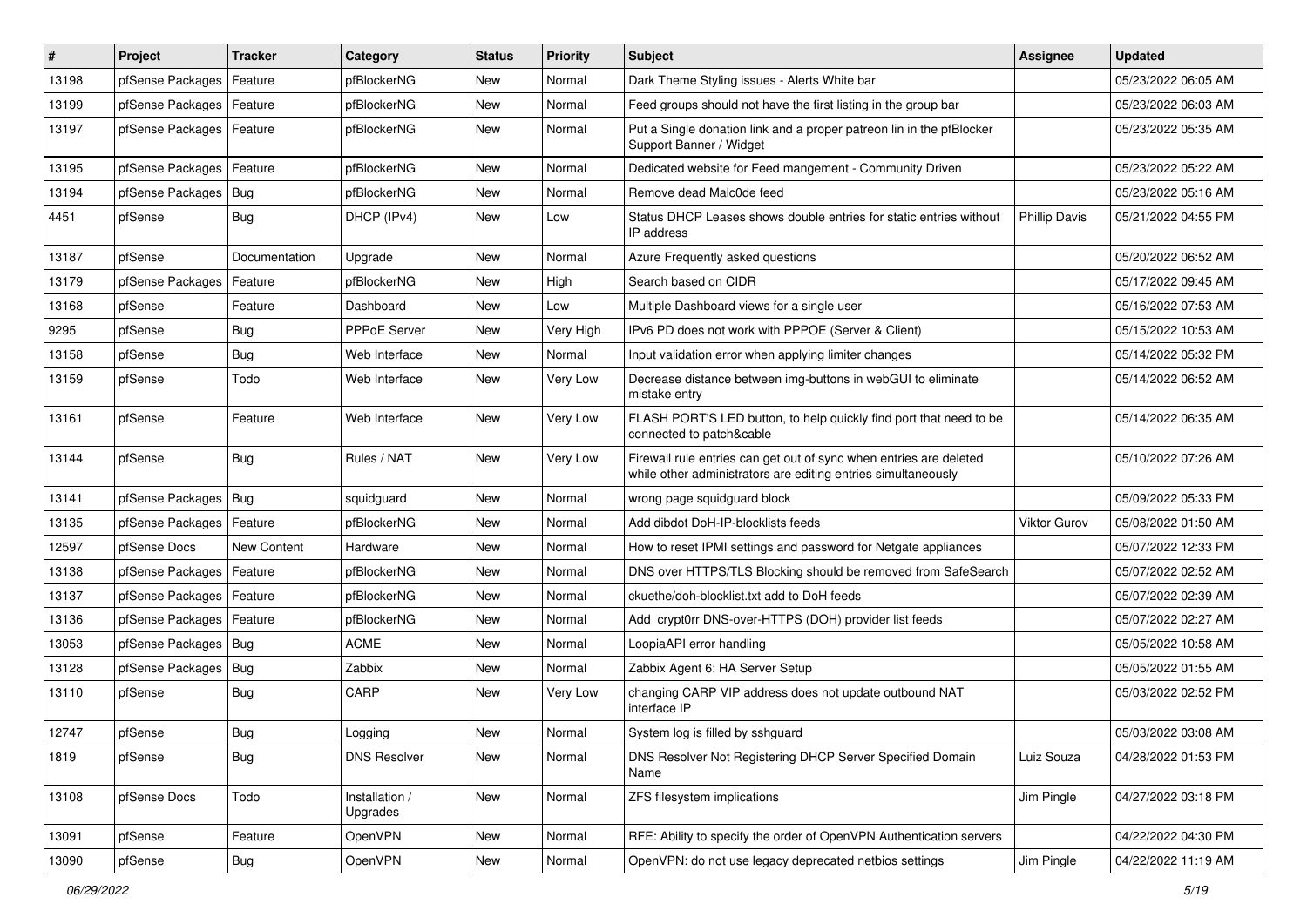| $\vert$ # | Project                | <b>Tracker</b> | Category                     | <b>Status</b> | <b>Priority</b> | <b>Subject</b>                                                                                              | <b>Assignee</b> | <b>Updated</b>      |
|-----------|------------------------|----------------|------------------------------|---------------|-----------------|-------------------------------------------------------------------------------------------------------------|-----------------|---------------------|
| 13089     | pfSense                | Bug            | OpenVPN                      | New           | Normal          | OpenVPN: fix some netbios options were preserved even if teh<br>Netbios option was unchecked                | Jim Pingle      | 04/22/2022 11:06 AM |
| 13087     | pfSense                | <b>Bug</b>     | OpenVPN                      | New           | Normal          | OpenVPN Server: hide WINS servers list when netbios option is<br>unchecked while WINS servers is checked    |                 | 04/22/2022 10:29 AM |
| 10909     | pfSense Packages       | Feature        | PIMD                         | New           | Normal          | #define MAXVIFS 32 to 64                                                                                    |                 | 04/21/2022 12:39 PM |
| 10530     | pfSense                | Bug            | Upgrade                      | <b>New</b>    | Normal          | Convert config version to be based on product version                                                       |                 | 04/21/2022 12:39 PM |
| 10544     | pfSense                | <b>Bug</b>     | User Manager /<br>Privileges | <b>New</b>    | Normal          | It's not possible to add a user to group operator using the gui                                             |                 | 04/21/2022 12:39 PM |
| 11970     | pfSense Packages   Bug |                | Coreboot                     | <b>New</b>    | Normal          | Netgate Firmware Upgrade Doesn't Work on XG-2758                                                            |                 | 04/21/2022 12:39 PM |
| 10690     | pfSense                | Bug            | Installer                    | <b>New</b>    | Low             | Not possible to make UFS install on ZFS formatted drive                                                     |                 | 04/21/2022 12:39 PM |
| 11398     | pfSense Packages   Bug |                | pfBlockerNG                  | <b>New</b>    | Normal          | pfBlocker upgrade hangs forever                                                                             |                 | 04/21/2022 12:39 PM |
| 10464     | pfSense                | Todo           | Upgrade                      | New           | Low             | Disallow package updates when a system update is available                                                  |                 | 04/21/2022 12:39 PM |
| 9544      | pfSense                | Feature        | Routing                      | <b>New</b>    | Normal          | Enable RADIX MPATH                                                                                          |                 | 04/21/2022 12:39 PM |
| 9136      | pfSense                | Bug            | DHCP (IPv6)                  | New           | High            | IPv6 Tracking Interfaces Lose IPv6 Address in Certain Cases                                                 |                 | 04/21/2022 12:39 PM |
| 9165      | pfSense                | Feature        | Authentication               | New           | Normal          | only IPs can be added to sshguard whitelist                                                                 |                 | 04/21/2022 12:39 PM |
| 8264      | pfSense Packages   Bug |                | FreeRADIUS                   | New           | Normal          | Radiusd restart on WAN change results in freeradius not running<br>(and possible solution)                  |                 | 04/21/2022 12:39 PM |
| 8313      | pfSense                | <b>Bug</b>     | <b>Notifications</b>         | <b>New</b>    | Normal          | STARTTLS auto detection not working                                                                         |                 | 04/21/2022 12:39 PM |
| 10513     | pfSense                | <b>Bug</b>     | Rules / NAT                  | New           | Normal          | State issues with policy routing and HA failover                                                            |                 | 04/21/2022 12:39 PM |
| 790       | pfSense                | Feature        | <b>Operating System</b>      | New           | Normal          | Advanced options for dnsclient (resolv.conf)                                                                |                 | 04/21/2022 12:39 PM |
| 946       | pfSense                | Feature        | <b>IPsec</b>                 | New           | Normal          | Allow aliases to be used to define IPsec phase 2 networks                                                   |                 | 04/21/2022 12:39 PM |
| 5786      | pfSense                | <b>Bug</b>     | Web Interface                | New           | Normal          | Check WebConfigurator port for conflicts                                                                    |                 | 04/21/2022 12:39 PM |
| 5510      | pfSense                | Feature        | Package System               | New           | Normal          | Need a simple way to enable/disable package-installed services                                              |                 | 04/21/2022 12:39 PM |
| 6823      | pfSense                | <b>Bug</b>     | Interfaces                   | New           | Normal          | No connectivity after changing link state to UP                                                             |                 | 04/21/2022 12:39 PM |
| 6186      | pfSense                | <b>Bug</b>     | <b>Services</b>              | <b>New</b>    | Normal          | race conditions in service startup                                                                          |                 | 04/21/2022 12:39 PM |
| 5074      | pfSense                | Feature        | Upgrade                      | New           | Normal          | Standard release notes URLs to facilitate GUI viewing before<br>upgrade                                     |                 | 04/21/2022 12:39 PM |
| 12183     | pfSense                | Regression     | Interfaces                   | New           | Low             | Changing MAC address for PPP parent interface stopped working                                               |                 | 04/20/2022 04:16 PM |
| 13073     | pfSense Packages   Bug |                | Squid                        | New           | Normal          | ClamAV - clamd dies with high CPU load and thus the C-ICAP of<br>squid-reverse proxy causes http:500 errors |                 | 04/19/2022 05:38 AM |
| 13068     | pfSense                | Bug            | Aliases / Tables             | New           | Normal          | Error loading rules when URL Table IPs content is empty                                                     |                 | 04/17/2022 09:07 PM |
| 13067     | pfSense                | <b>Bug</b>     | <b>FilterDNS</b>             | New           | Normal          | filterdns resolve interval is twice the intended value                                                      |                 | 04/17/2022 07:45 PM |
| 2358      | pfSense                | Feature        | Rules / NAT                  | New           | Normal          | NAT64 Support                                                                                               |                 | 04/16/2022 06:52 PM |
| 12338     | pfSense Packages   Bug |                | <b>RRD Summary</b>           | New           | Normal          | RRD Summary does not report data on 3100                                                                    |                 | 04/15/2022 02:54 PM |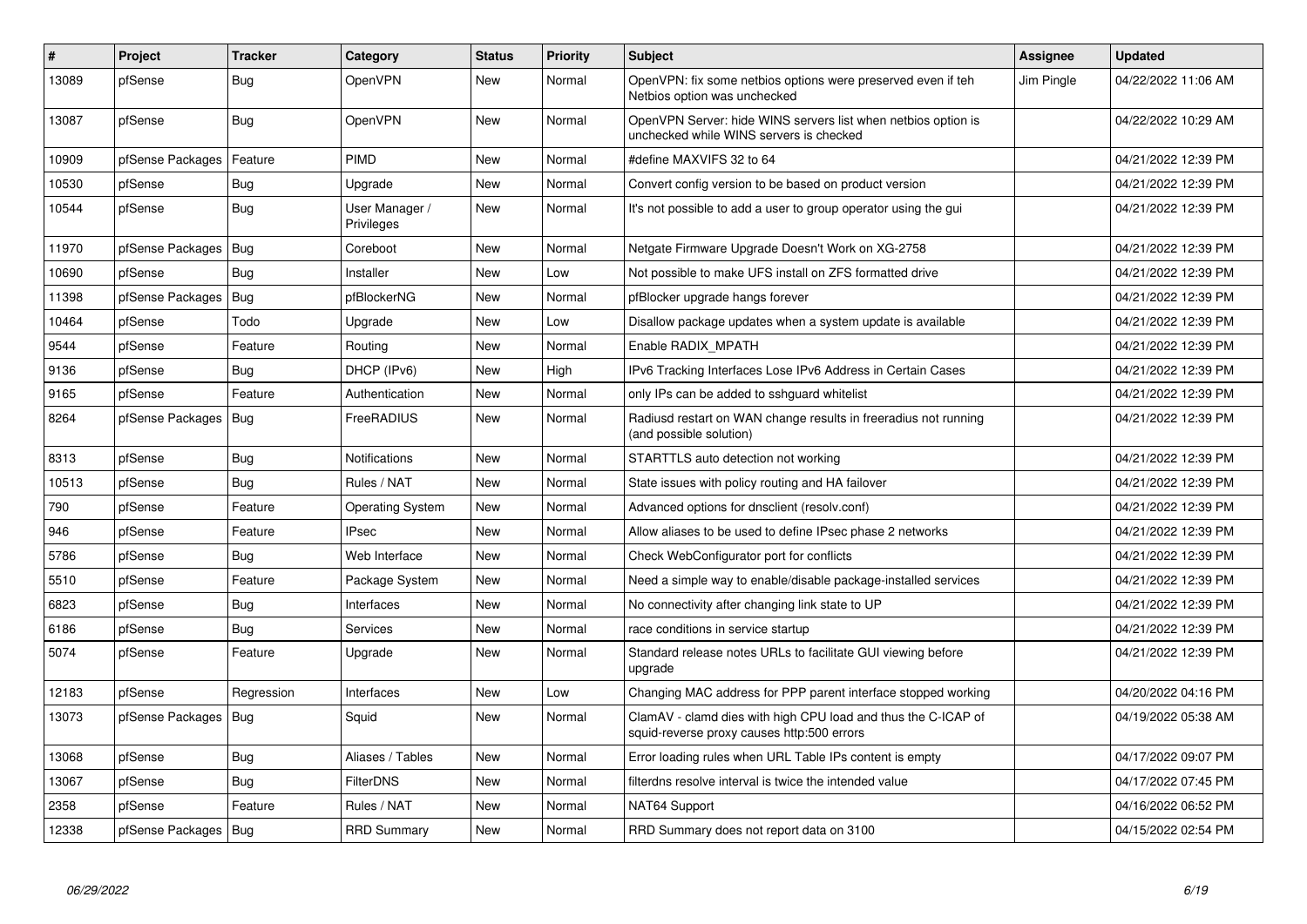| $\#$  | Project                    | <b>Tracker</b> | Category                        | <b>Status</b> | <b>Priority</b> | Subject                                                                                                            | <b>Assignee</b>       | <b>Updated</b>      |
|-------|----------------------------|----------------|---------------------------------|---------------|-----------------|--------------------------------------------------------------------------------------------------------------------|-----------------------|---------------------|
| 13058 | pfSense                    | Todo           | Rules / NAT                     | New           | Normal          | Add static routes and directly connected networks back to policy<br>route negation rules                           |                       | 04/13/2022 08:05 AM |
| 13054 | pfSense                    | Feature        | Package System                  | New           | Normal          | Package plugin hook for web server configuration stanzas                                                           | Jim Pingle            | 04/12/2022 03:04 PM |
| 13051 | pfSense                    | <b>Bug</b>     | <b>Traffic Shaper</b><br>(ALTQ) | <b>New</b>    | Normal          | Firewall traffic shaper by interface selection unknow                                                              |                       | 04/12/2022 07:03 AM |
| 12522 | pfSense                    | Feature        | OpenVPN                         | New           | Very Low        | More flexible Client-Specific Override options for controlling options<br>pushed to clients                        |                       | 04/11/2022 03:11 PM |
| 12916 | pfSense Packages           | Bug            | pfBlockerNG                     | New           | Normal          | pfBlockerNG-devel cron job does not trigger xmlrpc sync                                                            | <b>Viktor Gurov</b>   | 04/11/2022 12:55 PM |
| 13046 | pfSense                    | <b>Bug</b>     | Rules / NAT                     | New           | Normal          | Floating rule applied to IPv6 interface with a SLAAC DHCPv6<br>gateway reports error on boot                       |                       | 04/11/2022 09:50 AM |
| 13045 | pfSense Packages           | Bug            | WireGuard                       | New           | Normal          | Firewall floating rules ignore WireGuard traffic                                                                   |                       | 04/11/2022 09:40 AM |
| 13044 | pfSense Packages   Feature |                | Mail report                     | New           | Normal          | Customized reporting                                                                                               |                       | 04/11/2022 09:22 AM |
| 13043 | pfSense Packages   Bug     |                | WireGuard                       | New           | Normal          | OSPF over Wireguard interface doesn't populate neighbors after<br>reboot                                           |                       | 04/11/2022 09:22 AM |
| 13039 | pfSense Packages   Feature |                | AWS VPC                         | New           | Normal          | Handle transit gateway VPNs in the AWS VPN wizard                                                                  |                       | 04/11/2022 07:31 AM |
| 12924 | pfSense Packages   Bug     |                | WireGuard                       | New           | Normal          | DNS Resolver WireGuard ACL Inconsistency                                                                           | Christian<br>McDonald | 04/10/2022 10:36 AM |
| 12524 | pfSense Plus               | Feature        | <b>Operating System</b>         | New           | Normal          | OpenSSL QAT Engine                                                                                                 |                       | 04/10/2022 02:54 AM |
| 12950 | pfSense                    | Bug            | Routing                         | New           | Normal          | OpenVPN as default gateway does not get set at boot time                                                           |                       | 04/09/2022 05:46 PM |
| 13017 | pfSense                    | Feature        | Packet Capture                  | New           | Normal          | Packet capture: add preview results while capture is running                                                       |                       | 04/09/2022 11:08 AM |
| 9833  | pfSense Packages           | Feature        | <b>ACME</b>                     | New           | Normal          | ACME: add ability to use custom ACME server                                                                        |                       | 04/07/2022 11:31 AM |
| 13020 | pfSense Docs               | Todo           | <b>Firewall Rules</b>           | New           | Normal          | easyrule command documentation should document permissible<br>wildcards                                            | Jim Pingle            | 04/04/2022 08:01 AM |
| 12774 | pfSense                    | Bug            | Backup / Restore                | New           | Normal          | Picture widget image is not saved in backup                                                                        |                       | 04/04/2022 04:48 AM |
| 13018 | pfSense Packages           | Bug            | pfBlockerNG                     | New           | Normal          | TLD and DNSBL Safesearch DOH conflict disables TLD block when<br>conflicting DOH FQDN is deselected or whitelisted |                       | 04/01/2022 05:59 PM |
| 13016 | pfSense Docs               | New Content    | Virtualization                  | <b>New</b>    | Normal          | Workaround for bandwith issues since 2.6 when installed in Hyper-V                                                 |                       | 04/01/2022 01:06 PM |
| 13009 | pfSense                    | Feature        | OpenVPN                         | New           | Normal          | Add option for multiple remote addresses to OpenVPN Client                                                         |                       | 03/31/2022 12:42 PM |
| 13000 | pfSense                    | Bug            | <b>IPsec</b>                    | New           | Low             | IPsec AES-GCM encryption algorithm "Key Length" field should be<br>labeled "ICV Length"                            |                       | 03/30/2022 07:40 AM |
| 12922 | pfSense                    | Bug            | DHCP (IPv4)                     | New           | Normal          | Classless static routes received on DHCP WAN can override chosen<br>default gateway                                |                       | 03/28/2022 10:08 AM |
| 1826  | pfSense                    | Feature        | PPPoE Server                    | New           | Normal          | PPPoE server IPv6 support                                                                                          |                       | 03/25/2022 04:25 PM |
| 7783  | pfSense                    | Feature        | <b>Operating System</b>         | New           | Normal          | Support for hosting VMs on pfSense using bhyve                                                                     |                       | 03/25/2022 11:53 AM |
| 12927 | pfSense                    | <b>Bug</b>     | OpenVPN                         | New           | Normal          | OpenVPN with OCSP enabled allows connections with revoked<br>certificates                                          |                       | 03/24/2022 08:22 AM |
| 12978 | pfSense Docs               | Correction     | Monitoring                      | New           | Normal          | Correction to iftop section of Monitoring Bandwidth Usage                                                          | Jim Pingle            | 03/23/2022 11:18 AM |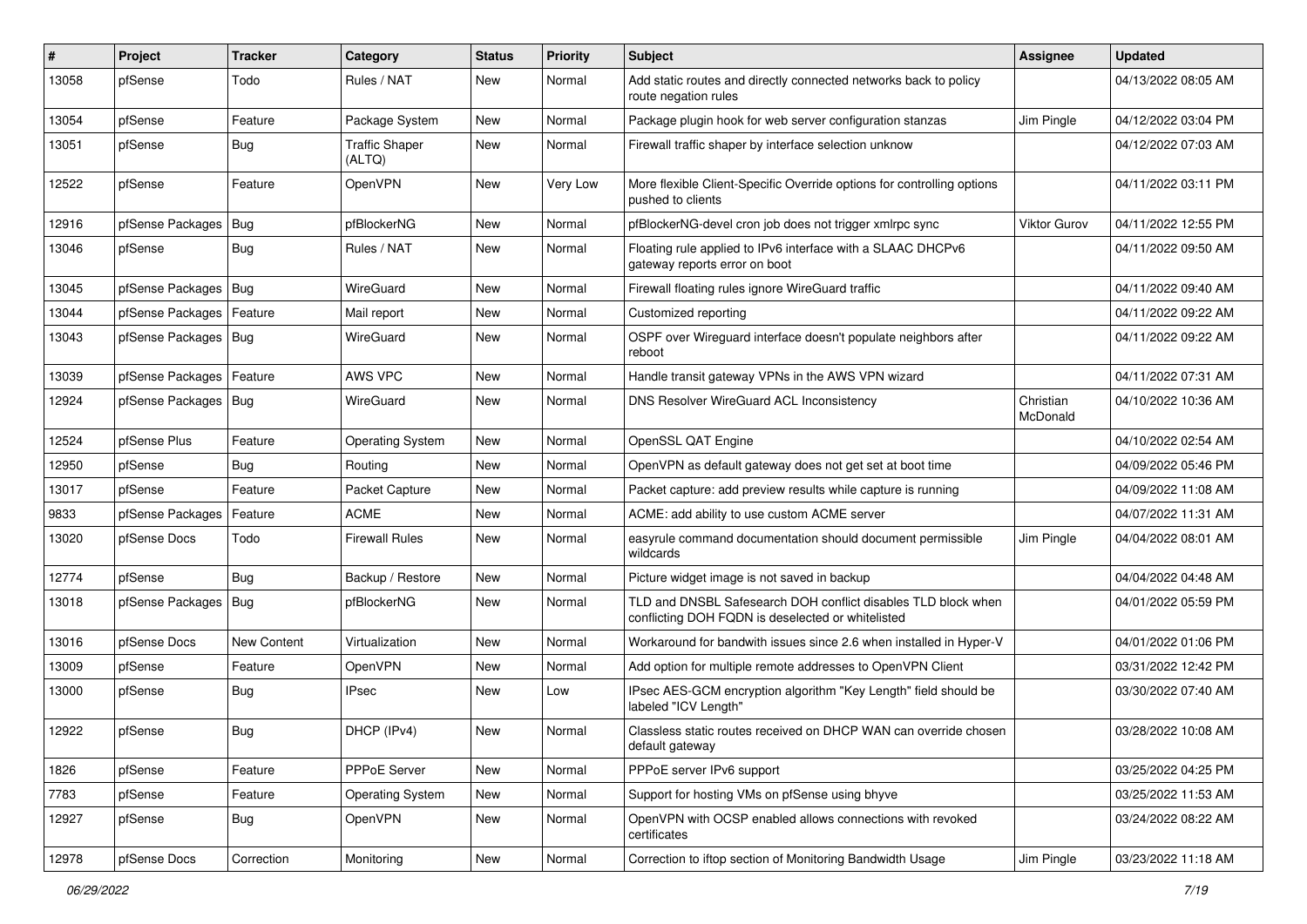| $\vert$ # | Project                    | <b>Tracker</b> | Category                                        | <b>Status</b> | <b>Priority</b> | <b>Subject</b>                                                                                 | <b>Assignee</b> | <b>Updated</b>      |
|-----------|----------------------------|----------------|-------------------------------------------------|---------------|-----------------|------------------------------------------------------------------------------------------------|-----------------|---------------------|
| 12863     | pfSense                    | Feature        | Authentication                                  | New           | Very Low        | dynamically tune sha512crypt rounds                                                            | Jim Pingle      | 03/19/2022 12:53 PM |
| 11732     | pfSense Plus               | Feature        | Hardware / Drivers                              | New           | Normal          | Add VXLAN Support to pfSense Plus                                                              |                 | 03/15/2022 02:35 AM |
| 12400     | pfSense Docs               | Correction     | <b>NAT</b>                                      | New           | Normal          | NAT 1:1 documentation - multi-wan information                                                  |                 | 03/13/2022 12:53 PM |
| 12938     | pfSense                    | <b>Bug</b>     | <b>IPv6 Router</b><br>Advertisements<br>(RADVD) | New           | Normal          | MaxRtrAdvInterval would allow stale DNS servers to be deleted<br>faster                        |                 | 03/12/2022 09:37 AM |
| 12932     | pfSense Packages   Feature |                | pfBlockerNG                                     | New           | High            | pfblockerng per user whitelist                                                                 |                 | 03/11/2022 11:08 AM |
| 855       | pfSense                    | Feature        | Multi-WAN                                       | <b>New</b>    | Normal          | Ability to selectively kill states on gateways recovery                                        |                 | 03/11/2022 08:30 AM |
| 12623     | pfSense Packages   Bug     |                | <b>ACME</b>                                     | New           | Normal          | acme.sh package   DNS-ISPConfig settings                                                       | Viktor Gurov    | 03/10/2022 03:42 PM |
| 12918     | pfSense Packages   Feature |                | pfBlockerNG                                     | New           | Normal          | pfBlockerNG-devel changes from xmlrpc sync do not take effect<br>immediately                   |                 | 03/07/2022 02:29 PM |
| 12670     | pfSense Packages   Bug     |                | <b>ACME</b>                                     | New           | Normal          | ACME package writes credentials to system log                                                  | Viktor Gurov    | 03/07/2022 10:58 AM |
| 12909     | pfSense Packages   Feature |                | Suricata                                        | New           | Normal          | Convert Suricata GeoIP Lookup feature on ALERTS tab to use local<br>GeoIP2 database            | Viktor Gurov    | 03/07/2022 08:28 AM |
| 12905     | pfSense                    | Bug            | Web Interface                                   | New           | Normal          | Add VLAN Re-assignment to Import Interface Mismatch Wizard                                     |                 | 03/07/2022 08:05 AM |
| 12903     | pfSense                    | Feature        | <b>Notifications</b>                            | New           | Normal          | alternative authentication methods for email notifications?                                    |                 | 03/07/2022 07:52 AM |
| 11827     | pfSense Packages           | Feature        | <b>ACME</b>                                     | New           | Normal          | Please include acme deploy folder/scripts                                                      |                 | 03/06/2022 04:31 AM |
| 12899     | pfSense Packages   Bug     |                | Suricata                                        | New           | Normal          | Suricata doesn't honor Pass List                                                               |                 | 03/04/2022 01:22 PM |
| 12894     | pfSense Plus               | Bug            | Certificates                                    | New           | Low             | duplicating freshly created certificates through refreshing                                    |                 | 03/03/2022 02:35 PM |
| 5922      | pfSense                    | Feature        | <b>SNMP</b>                                     | New           | Normal          | SNMP - enable SNMP v3 functionality                                                            | Viktor Gurov    | 03/02/2022 02:40 PM |
| 12889     | pfSense Packages           | Feature        | <b>FRR</b>                                      | <b>New</b>    | Normal          | FRR GUI add set ipv6 next-hop global                                                           |                 | 03/02/2022 06:10 AM |
| 12888     | pfSense                    | Bug            | Rules / NAT                                     | New           | Normal          | pfSense sends un-NATed packets during OpenVPN startup                                          |                 | 03/01/2022 03:13 PM |
| 4632      | pfSense                    | Feature        | <b>Operating System</b>                         | New           | Normal          | Support for Multipath TCP (MPTCP)                                                              | Jim Thompson    | 03/01/2022 05:39 AM |
| 12883     | pfSense Docs               | Todo           | <b>DNS</b>                                      | New           | Normal          | Feedback on Services - DNS Resolver - Host Overrides                                           |                 | 02/28/2022 07:54 PM |
| 11778     | pfSense                    | Bug            | OpenVPN                                         | New           | Normal          | OpenVPN uses 100% CPU after experiencing packet loss                                           |                 | 02/28/2022 07:38 AM |
| 12857     | pfSense                    | Bug            | Gateways                                        | New           | Normal          | Firewall gateway goes away when making changes to Bridge0 device                               |                 | 02/27/2022 11:20 AM |
| 12259     | pfSense                    | Bug            | <b>Operating System</b>                         | New           | Normal          | Intel em NICs Suffering Performance Degradation on FreeBSD12                                   |                 | 02/25/2022 09:28 PM |
| 12874     | pfSense                    | Feature        | OpenVPN                                         | New           | Normal          | OpenVPN RADIUS Framed-Pool                                                                     |                 | 02/25/2022 02:24 PM |
| 12860     | pfSense Packages   Feature |                | New Package<br>Request                          | New           | Normal          | add mmc-utils package to all images                                                            |                 | 02/24/2022 07:18 AM |
| 12861     | pfSense Docs               | Correction     | Hardware                                        | <b>New</b>    | Normal          | pfSense hardware tuning guide references obsolete interface loader<br>variable & buffer limits |                 | 02/23/2022 05:31 PM |
| 12859     | pfSense Packages   Feature |                | Zabbix                                          | New           | Normal          | Add Zabbix 6.0 LTS (agent and proxy) packages                                                  |                 | 02/23/2022 07:11 AM |
| 12849     | pfSense                    | <b>Bug</b>     | <b>Operating System</b>                         | <b>New</b>    | Normal          | pfsync kernel crash on reboot                                                                  | Mateusz Guzik   | 02/22/2022 02:02 PM |
| 12850     | pfSense                    | Bug            | Routing                                         | New           | Low             | Console error during boot: "route: route has not been found"                                   |                 | 02/22/2022 08:27 AM |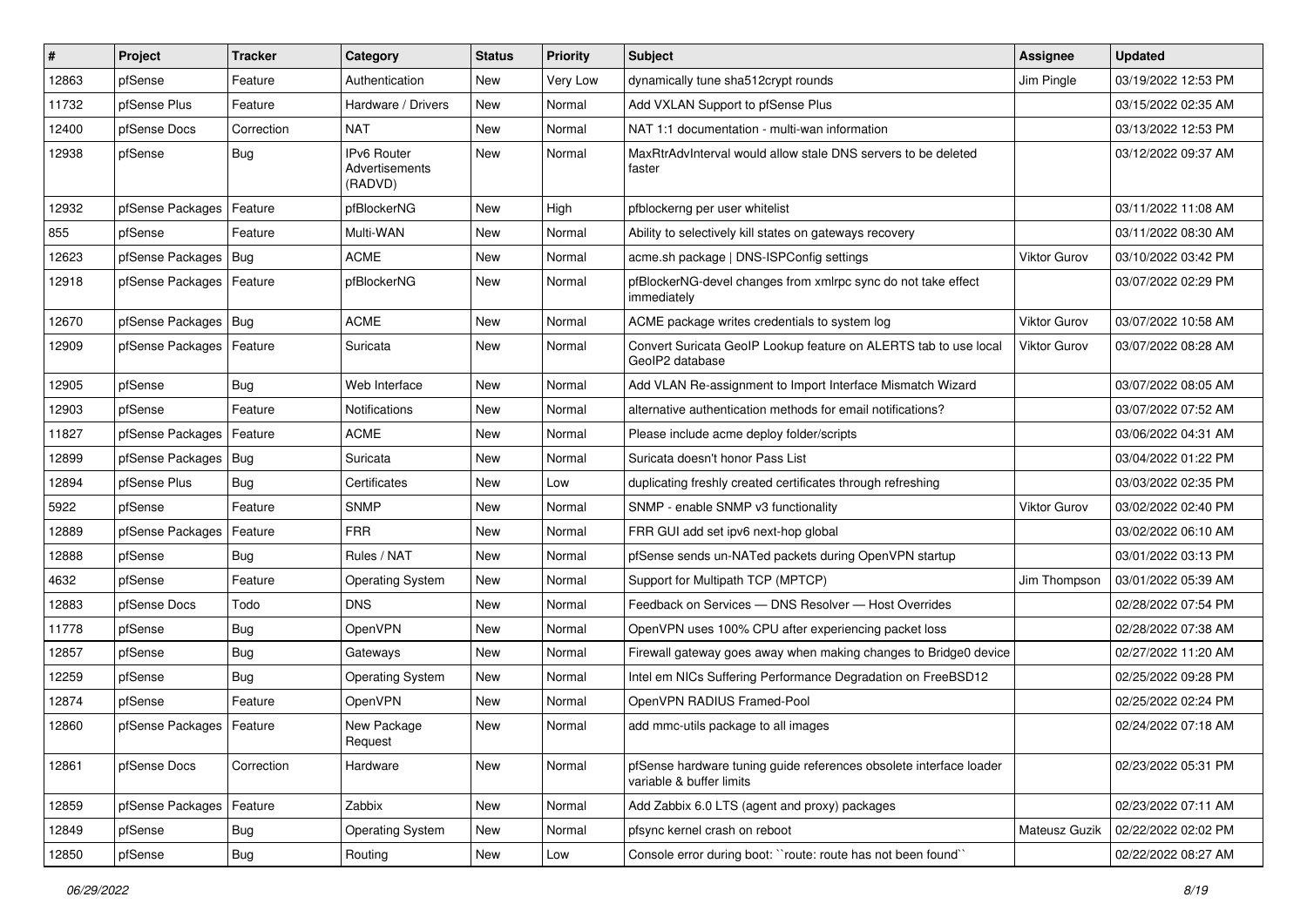| $\vert$ # | Project                    | <b>Tracker</b> | Category           | <b>Status</b> | Priority | <b>Subject</b>                                                                                                                                         | <b>Assignee</b> | <b>Updated</b>      |
|-----------|----------------------------|----------------|--------------------|---------------|----------|--------------------------------------------------------------------------------------------------------------------------------------------------------|-----------------|---------------------|
| 12832     | pfSense Plus               | Feature        | Hardware / Drivers | <b>New</b>    | Very Low | 6100 configurable Blinking Blue LED                                                                                                                    |                 | 02/22/2022 07:30 AM |
| 12553     | pfSense                    | Feature        | Backup / Restore   | <b>New</b>    | Normal   | Auto Config Backup: Allow selecting multiple backups for deletion                                                                                      |                 | 02/22/2022 04:27 AM |
| 12848     | pfSense                    | Feature        | Dynamic DNS        | New           | Normal   | Evaluation of the DynDNS "Result Match" string                                                                                                         |                 | 02/22/2022 02:01 AM |
| 12845     | pfSense Packages           | Bug            | softflowd          | <b>New</b>    | Normal   | softflowd wrong vlan tag                                                                                                                               |                 | 02/21/2022 10:40 AM |
| 12828     | pfSense                    | <b>Bug</b>     | <b>Wireless</b>    | <b>New</b>    | Normal   | pfSense keeps crashing (Fatal trap 12: page fault while in kernel<br>mode)                                                                             |                 | 02/21/2022 07:55 AM |
| 12708     | pfSense                    | <b>Bug</b>     | Aliases / Tables   | New           | Normal   | alias with non resolving DNS entry breaks underlying pf table                                                                                          |                 | 02/20/2022 06:13 PM |
| 12822     | pfSense Packages           | <b>Bug</b>     | pfBlockerNG        | <b>New</b>    | Normal   | IPv4 Source ASN format not working                                                                                                                     |                 | 02/18/2022 10:47 AM |
| 12823     | pfSense                    | <b>Bug</b>     | DHCP (IPv6)        | New           | Normal   | Multiple DHCP6 WAN connections PPPoE interface 'defached' status                                                                                       |                 | 02/18/2022 05:39 AM |
| 12813     | pfSense                    | Feature        | Installer          | New           | Low      | Recover extra data in the installer                                                                                                                    |                 | 02/17/2022 07:52 AM |
| 10395     | pfSense                    | Feature        | Dashboard          | New           | Low      | Add Dashboard System Information support for more PC Engines<br>APU boards                                                                             |                 | 02/17/2022 01:02 AM |
| 12812     | pfSense Packages   Feature |                | arpwatch           | <b>New</b>    | Normal   | Would it be helpful if the FreeBSD net-mgmt/arpwatch port had an<br>option to use mail/dma for mail delivery?                                          |                 | 02/16/2022 06:09 PM |
| 12806     | pfSense Packages           | Todo           | node exporter      | <b>New</b>    | Normal   | Update node exporter to 1.3.1                                                                                                                          |                 | 02/15/2022 05:26 PM |
| 12805     | pfSense Docs               | New Content    | General            | <b>New</b>    | Very Low | Add documentation about what triggers a notfication                                                                                                    |                 | 02/15/2022 05:10 PM |
| 12804     | pfSense Docs               | New Content    | General            | New           | Very Low | Create Slack documentation                                                                                                                             |                 | 02/15/2022 04:59 PM |
| 12797     | pfSense                    | Bug            | UPnP/NAT-PMP       | <b>New</b>    | Normal   | UPnP+STUN forms invalid outbound NAT rules using the external<br>address discovered from STUN                                                          |                 | 02/15/2022 01:01 PM |
| 11931     | pfSense Packages   Feature |                | <b>ACME</b>        | New           | Normal   | Add support for validating a domain's ownership via Google Cloud<br>Cloud DNS                                                                          |                 | 02/15/2022 03:18 AM |
| 9200      | pfSense Packages   Todo    |                | <b>ACME</b>        | <b>New</b>    | Normal   | Add DNS support for Google domain to Acme manager                                                                                                      | Jim Pingle      | 02/15/2022 03:16 AM |
| 12789     | pfSense Packages   Feature |                | <b>ACME</b>        | New           | Very Low | Show expiration date of certificates in the ACME package list                                                                                          |                 | 02/14/2022 09:20 AM |
| 12791     | pfSense Docs               | New Content    | Diagnostics        | New           | Normal   | Diagnostic Information for Support (pfSense)                                                                                                           |                 | 02/13/2022 08:49 PM |
| 12787     | pfSense Docs               | Todo           | <b>IPsec</b>       | New           | Normal   | Feedback on pfSense Configuration Recipes - Routing Internet<br>Traffic Through a Site-to-Site IPsec Tunnel                                            |                 | 02/11/2022 11:28 PM |
| 11036     | pfSense Packages   Bug     |                | haproxy            | <b>New</b>    | Normal   | <b>HAproxy ACL</b>                                                                                                                                     |                 | 02/11/2022 11:27 AM |
| 12329     | pfSense Packages           | Feature        | Avahi              | <b>New</b>    | Normal   | Add optional floating firewall rules for IPv4 and IPv6                                                                                                 |                 | 02/09/2022 04:43 PM |
| 12759     | pfSense Plus               | <b>Bug</b>     | Package System     | <b>New</b>    | Very Low | Proprietary packages link to non-existant or non-public github pages                                                                                   |                 | 02/09/2022 10:43 AM |
| 8100      | pfSense                    | Bug            | CARP               | <b>New</b>    | Normal   | pfsync Initially Deletes States on Primary for Connections<br>Established through Secondary                                                            | Luiz Souza      | 02/08/2022 12:59 PM |
| 6799      | pfSense                    | <b>Bug</b>     | Rules / NAT        | <b>New</b>    | Normal   | Using NOT (!) with interface subnet macros results unexpected traffic<br>passing when multiple subnets are included in the macro (i.e. VIP<br>subnets) |                 | 02/07/2022 02:18 PM |
| 12767     | pfSense Packages   Bug     |                | Avahi              | <b>New</b>    | Normal   | Package radavahi-daemon does does not exist in current pfSense<br>version and it has been removed``` message on pfSense 2.7 restore                    |                 | 02/07/2022 11:28 AM |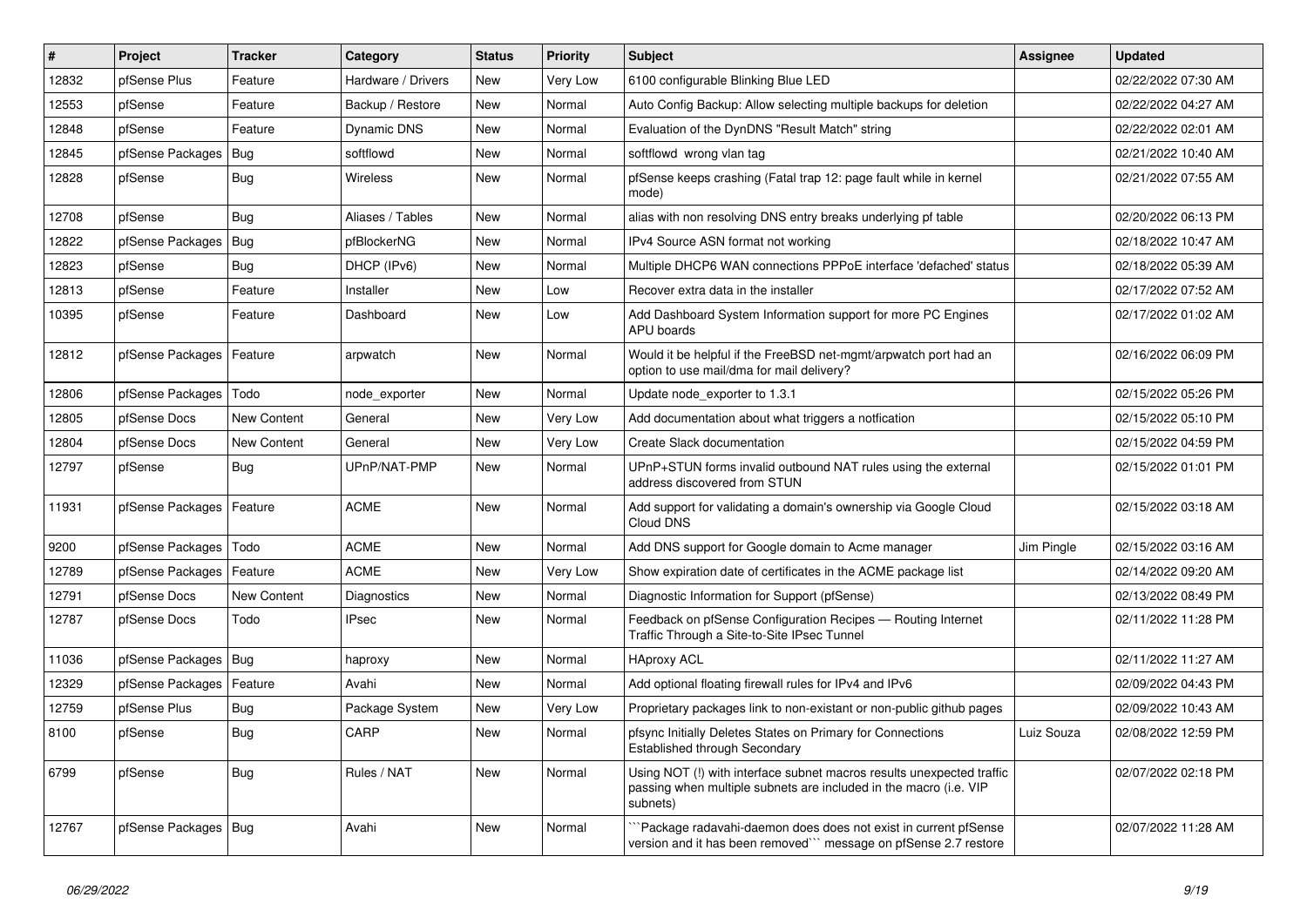| #     | Project                    | <b>Tracker</b> | Category               | <b>Status</b> | <b>Priority</b> | <b>Subject</b>                                                                                                  | Assignee              | <b>Updated</b>      |
|-------|----------------------------|----------------|------------------------|---------------|-----------------|-----------------------------------------------------------------------------------------------------------------|-----------------------|---------------------|
| 12762 | pfSense                    | Bug            | <b>IPsec</b>           | New           | Normal          | IPsec keep alive check ignores Child SA Start Action                                                            | Viktor Gurov          | 02/07/2022 11:21 AM |
| 12764 | pfSense                    | Bug            | Gateways               | <b>New</b>    | Normal          | VTI gateway status is pending after assigning the VTI interface                                                 |                       | 02/07/2022 05:41 AM |
| 12243 | pfSense                    | Todo           | Package System         | New           | Normal          | Implement "plugin_interfaces()"                                                                                 |                       | 02/07/2022 03:50 AM |
| 12760 | pfSense Packages   Bug     |                | WireGuard              | New           | Normal          | Link-local addresses disallowed on Wireguard interfaces                                                         | Christian<br>McDonald | 02/07/2022 03:50 AM |
| 12751 | pfSense Packages   Bug     |                | <b>FRR</b>             | <b>New</b>    | Normal          | Improve FRR route restoration after gateway events                                                              |                       | 02/06/2022 11:07 PM |
| 10466 | pfSense Packages   Feature |                | Suricata               | New           | Low             | Add checkbox to Suricata blocked host view to resolve all resolvable<br>IP's automatically                      |                       | 02/02/2022 06:04 PM |
| 12748 | pfSense Packages   Feature |                | Suricata               | <b>New</b>    | Normal          | Suricata blocked page timestamp breakout to it's own sortable<br>column                                         |                       | 02/01/2022 12:06 PM |
| 12746 | pfSense                    | Feature        | Interfaces             | <b>New</b>    | High            | IPoE feature for WAN interface                                                                                  |                       | 02/01/2022 01:42 AM |
| 12656 | pfSense Packages   Feature |                | New Package<br>Request | New           | Normal          | <b>NextDNS</b>                                                                                                  |                       | 01/31/2022 01:50 AM |
| 12736 | pfSense Packages   Feature |                | pfBlockerNG            | <b>New</b>    | Low             | Allow custom cron intervals                                                                                     |                       | 01/30/2022 08:55 PM |
| 12732 | pfSense Packages   Bug     |                | squidguard             | New           | High            | Squid https filtering squidguard acl target list - erratic behaviour                                            |                       | 01/26/2022 09:11 AM |
| 12730 | pfSense                    | Bug            | <b>Captive Portal</b>  | <b>New</b>    | Normal          | RADIUS accounting does not work if WAN is down                                                                  |                       | 01/26/2022 05:13 AM |
| 12717 | pfSense Packages           | Todo           | Squid                  | New           | Normal          | Squid 5.x Branch                                                                                                |                       | 01/25/2022 06:24 PM |
| 12726 | pfSense                    | Bug            | Authentication         | New           | Normal          | LDAP select container button auto populate                                                                      |                       | 01/25/2022 01:48 PM |
| 12281 | pfSense Packages           | Feature        | Nut                    | New           | Normal          | Add support for Telegram/Pushover notifications                                                                 | Viktor Gurov          | 01/24/2022 07:25 AM |
| 12715 | pfSense                    | <b>Bug</b>     | Authentication         | New           | Normal          | Long system startup time when LDAP is configured and unavailable<br>during startup.                             | Christian<br>McDonald | 01/24/2022 05:50 AM |
| 7329  | pfSense                    | Bug            | <b>DNS Forwarder</b>   | <b>New</b>    | Low             | <b>DHCP Not Updating DNS</b>                                                                                    |                       | 01/21/2022 09:16 PM |
| 12711 | pfSense Packages           | Feature        | Telegraf               | New           | Normal          | Add InfluxDB V2 support                                                                                         |                       | 01/21/2022 02:54 AM |
| 7352  | pfSense                    | Bug            | Routing                | <b>New</b>    | Normal          | pfSense IPv6 static route is dumped after a WAN flap                                                            |                       | 01/20/2022 09:35 AM |
| 9500  | pfSense Packages   Bug     |                | haproxy                | New           | Normal          | HAproxy does not delete non-applicable action config                                                            |                       | 01/18/2022 06:28 AM |
| 12382 | pfSense                    | Regression     | OpenVPN                | New           | Normal          | Certificate Depth checking creates OpenVPN micro-outages every<br>time a user authenticates after 2.5.2 upgrade |                       | 01/17/2022 04:17 AM |
| 12659 | pfSense Docs               | Todo           | Hardware               | New           | Normal          | Feedback on Hardware - Hardware Tuning and Troubleshooting -<br>Flow Control for ix                             |                       | 01/16/2022 10:22 AM |
| 6926  | pfSense                    | <b>Bug</b>     | UPnP/NAT-PMP           | New           | Normal          | Miniupnp advertising expired IPv6 address                                                                       |                       | 01/15/2022 08:29 PM |
| 10843 | pfSense                    | Feature        | Authentication         | New           | Normal          | Allow user manager settings to specify multiple authentication<br>servers                                       |                       | 01/13/2022 07:22 AM |
| 12679 | pfSense                    | Feature        | Interfaces             | New           | Normal          | Remind user to update DHCPv6 range when changing interface IPv6<br>prefix                                       |                       | 01/12/2022 07:36 AM |
| 12676 | pfSense                    | Feature        | Rules / NAT            | New           | Normal          | Add the Tagged option on the Port Forward rules edit page                                                       |                       | 01/11/2022 05:52 AM |
| 12607 | pfSense Plus               | Bug            | Hardware / Drivers     | New           | High            | Instability with Snort Inline with AWS Instances                                                                |                       | 01/10/2022 09:03 PM |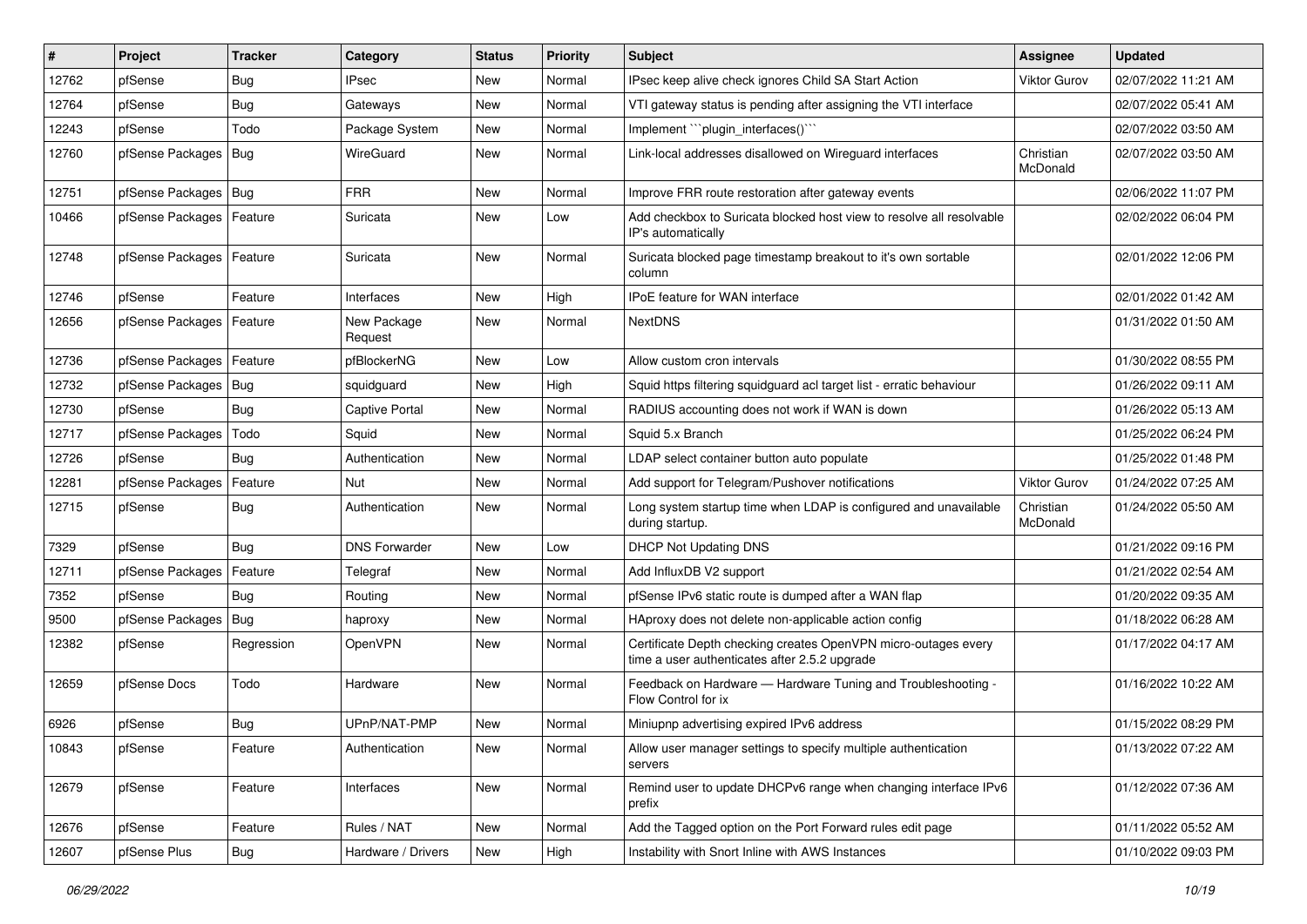| $\#$  | Project                | <b>Tracker</b> | Category                        | <b>Status</b> | <b>Priority</b> | Subject                                                                                                                       | <b>Assignee</b>       | <b>Updated</b>      |
|-------|------------------------|----------------|---------------------------------|---------------|-----------------|-------------------------------------------------------------------------------------------------------------------------------|-----------------------|---------------------|
| 1849  | pfSense                | <b>Bug</b>     | <b>Traffic Shaper</b><br>(ALTQ) | New           | Normal          | Traffic shaper - By Queue view needs to show/use friendly inerface<br>names                                                   |                       | 01/10/2022 08:10 AM |
| 5253  | pfSense                | Bug            | PPP Interfaces                  | New           | Normal          | 3gstats.php 100% CPU                                                                                                          |                       | 01/08/2022 05:02 PM |
| 12260 | pfSense Packages   Bug |                | ntop                            | New           | Normal          | Update popup and version missmatch?                                                                                           |                       | 01/08/2022 05:53 AM |
| 12665 | pfSense                | Feature        | Rules / NAT                     | New           | Normal          | Ability to add custom pf rules from the GUI                                                                                   |                       | 01/07/2022 09:30 AM |
| 12667 | pfSense Packages       | Bug            | WireGuard                       | New           | Normal          | Firewall Crashed After Upgrading Wireguard                                                                                    |                       | 01/07/2022 09:18 AM |
| 4242  | pfSense                | Feature        | Authentication                  | <b>New</b>    | Normal          | Two Factor or OTP Authentication for Admin Interface                                                                          |                       | 01/04/2022 12:07 PM |
| 7626  | pfSense                | Feature        | Interfaces                      | New           | Normal          | Add IPoE support for WAN                                                                                                      |                       | 01/01/2022 12:31 AM |
| 8516  | pfSense Packages       | Bug            | FreeRADIUS                      | New           | Normal          | FreeRADIUS requires settings re-saved after pfSense upgrade                                                                   | Jim Pingle            | 12/31/2021 05:58 PM |
| 8113  | pfSense                | Bug            | Interfaces                      | New           | Normal          | MTU setting on bridge, openvpn clients ignored                                                                                |                       | 12/31/2021 05:55 PM |
| 6993  | pfSense                | <b>Bug</b>     | OpenVPN                         | New           | Normal          | OpenVPN status error during CARP state transition                                                                             | James Webb            | 12/31/2021 05:44 PM |
| 7113  | pfSense                | Bug            | Dashboard                       | New           | Normal          | Interface name in Traffic Graphs                                                                                              |                       | 12/31/2021 05:40 PM |
| 5629  | pfSense                | Bug            | <b>IPsec</b>                    | New           | Normal          | Allow for IPsec configuration using certs without a CA                                                                        |                       | 12/31/2021 05:21 PM |
| 12655 | pfSense Packages       | Bug            | Telegraf                        | New           | Normal          | telegraf, wireguard plugin failing                                                                                            |                       | 12/30/2021 05:51 PM |
| 6289  | pfSense                | <b>Bug</b>     | Interfaces                      | New           | Normal          | IPv6 address not given to track6 interfaces on create                                                                         |                       | 12/30/2021 04:17 AM |
| 11872 | pfSense                | <b>Bug</b>     | Interfaces                      | New           | Normal          | gif interfaces reporting incorrect traffic counters                                                                           |                       | 12/30/2021 04:00 AM |
| 11759 | pfSense                | Bug            | Dashboard                       | New           | Normal          | Traffic graphs on dashboard double upload on pppoe links                                                                      |                       | 12/30/2021 04:00 AM |
| 12648 | pfSense                | <b>Bug</b>     | <b>Captive Portal</b>           | New           | Normal          | Undocumented variables 'listenporthttp' and 'listenporthttps'                                                                 |                       | 12/28/2021 10:44 AM |
| 12070 | pfSense                | <b>Bug</b>     | DHCP (IPv4)                     | New           | Low             | VLAN0 for WAN DHCP                                                                                                            |                       | 12/23/2021 04:31 PM |
| 10732 | pfSense                | Feature        | <b>High Availability</b>        | New           | Very Low        | Warning banner for secondary HA node                                                                                          |                       | 12/23/2021 03:34 AM |
| 12513 | pfSense Packages       | Feature        | WireGuard                       | New           | Normal          | WireGuard Utilization Status (Beyond Active Connection)                                                                       | Christian<br>McDonald | 12/22/2021 08:40 PM |
| 12473 | pfSense                | Feature        | <b>IPsec</b>                    | New           | Normal          | Allow user adjustment of IPsec Keep Alive periodic checks                                                                     |                       | 12/22/2021 05:59 AM |
| 11588 | pfSense                | Feature        | WireGuard                       | New           | Low             | Automatically suggest next IP address in Wireguard interface subnet<br>when creating a peer                                   |                       | 12/22/2021 03:35 AM |
| 12625 | pfSense                | Feature        | Logging                         | New           | Normal          | Granular logging options for default firewall rules.                                                                          |                       | 12/21/2021 06:39 PM |
| 8827  | pfSense Packages       | Bug            | squidguard                      | New           | Normal          | Squidguard: ACL redirect modes 'redirect' and 'err page' send<br>unresolvable URLs to the client.                             | Viktor Gurov          | 12/21/2021 05:49 AM |
| 7152  | pfSense                | Bug            | <b>DNS Resolver</b>             | New           | Normal          | Unbound / DNS Resolver issue if "Register DHCP static mappings in<br>the DNS Resolver" set before wildcard DNS custom options |                       | 12/18/2021 04:59 PM |
| 5849  | pfSense                | <b>Bug</b>     | CARP                            | New           | Normal          | Routing fail on CARP IPsec                                                                                                    |                       | 12/18/2021 04:41 PM |
| 7235  | pfSense                | <b>Bug</b>     | <b>IPsec</b>                    | New           | Normal          | 4860 has not got significant IPsec performance rising with enabled<br>HW acceleration                                         | Luiz Souza            | 12/18/2021 04:32 PM |
| 12608 | pfSense Packages   Bug |                | WireGuard                       | New           | High            | WireGuard tunnels monitored by dpinger causing system to stop<br>routing completely in certain situations                     | Christian<br>McDonald | 12/16/2021 03:14 PM |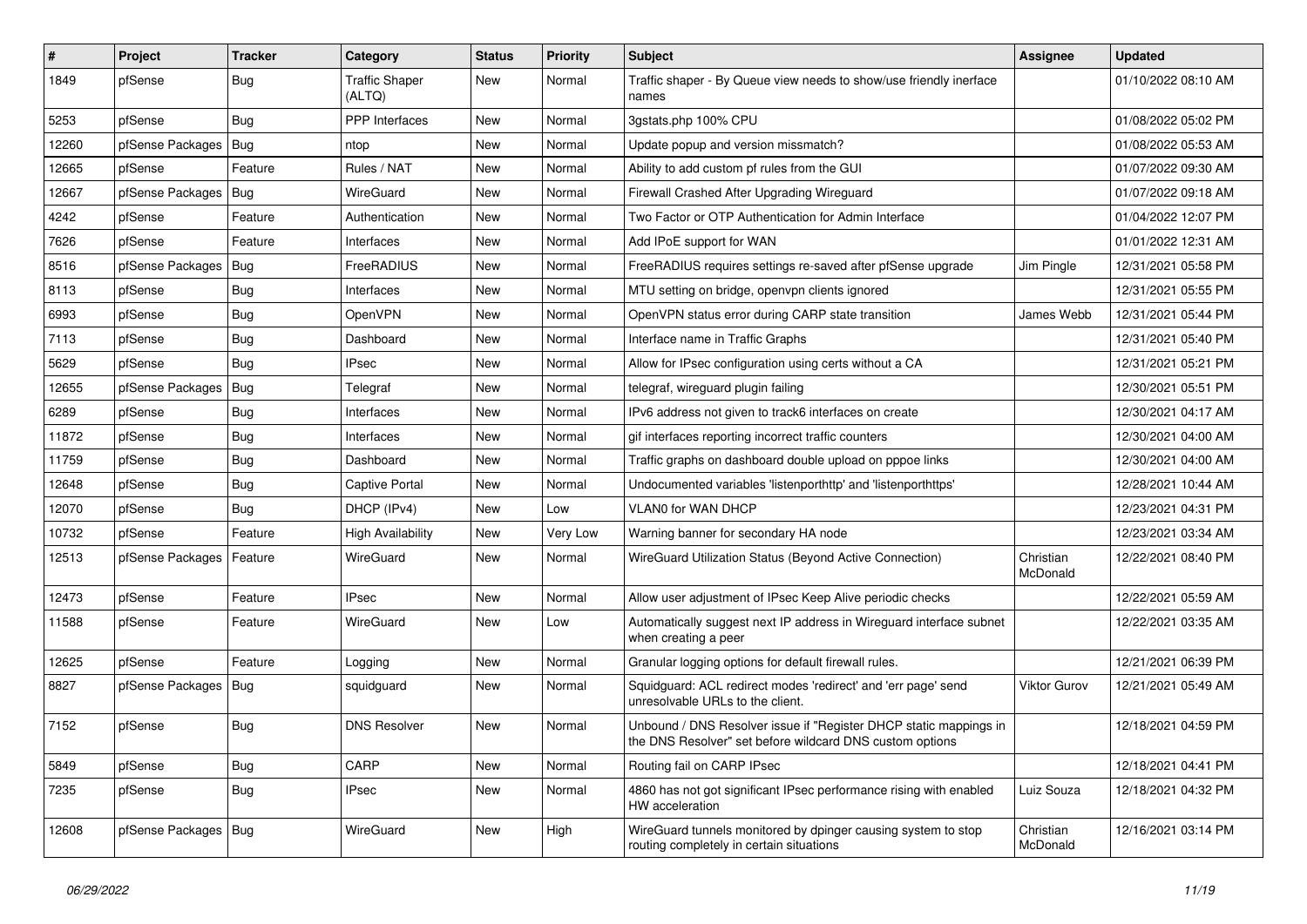| #     | Project                    | <b>Tracker</b> | Category                    | <b>Status</b> | <b>Priority</b> | <b>Subject</b>                                                                                                         | <b>Assignee</b>       | <b>Updated</b>      |
|-------|----------------------------|----------------|-----------------------------|---------------|-----------------|------------------------------------------------------------------------------------------------------------------------|-----------------------|---------------------|
| 12581 | pfSense                    | Regression     | DHCP (IPv6)                 | <b>New</b>    | Normal          | CARP IPv6 assigned address does not get advertised to endpoints<br>with RADV                                           |                       | 12/16/2021 02:34 PM |
| 12602 | pfSense                    | Feature        | <b>Dynamic DNS</b>          | <b>New</b>    | Normal          | DHCPv6 should allow DDNS Client updates for hosts                                                                      |                       | 12/15/2021 11:00 AM |
| 12600 | pfSense                    | Feature        | Aliases / Tables            | New           | Normal          | allow custom mask for a network alias created from a FQDN                                                              |                       | 12/15/2021 10:50 AM |
| 7387  | pfSense                    | <b>Bug</b>     | Dashboard                   | <b>New</b>    | Low             | New Traffic Graph in dashboard resets inverted view to normal view                                                     | <b>Jared Dillard</b>  | 12/11/2021 08:14 PM |
| 4604  | pfSense                    | <b>Bug</b>     | <b>NTPD</b>                 | New           | Normal          | NTP time server entries may or may not work, depending upon<br>interfaces selected when configuring NTP service        |                       | 12/11/2021 07:59 PM |
| 1738  | pfSense                    | Bug            | Backup / Restore            | New           | Verv Low        | Restore fails when username in backup is not matching                                                                  |                       | 12/11/2021 07:51 PM |
| 1667  | pfSense                    | Bug            | L <sub>2</sub> TP           | <b>New</b>    | Normal          | L2TP server does not respond properly from a CARP VIP                                                                  |                       | 12/11/2021 07:43 PM |
| 12091 | pfSense                    | Feature        | Authentication              | New           | Normal          | RFE: Add support for sssd authentication                                                                               |                       | 12/10/2021 04:55 PM |
| 12552 | pfSense                    | Bug            | OpenVPN                     | New           | Normal          | "Pull DNS" option within OpenVPN client does not cause pfSense to<br>use DNS servers assigned by remote OpenVPN server |                       | 12/08/2021 08:45 AM |
| 12573 | pfSense Packages   Feature |                | New Package<br>Request      | <b>New</b>    | Normal          | Dashboard widget with external connection map                                                                          | aleksei<br>prokofiev  | 12/07/2021 07:38 AM |
| 12570 | pfSense Docs               | Correction     | General                     | New           | Normal          | Active appliance list missing 6100                                                                                     |                       | 12/06/2021 11:41 AM |
| 12565 | pfSense Docs               | New Content    | OpenVPN                     | New           | Normal          | Document new "Duplicate Connection Limit" option on OpenVPN<br>server instances                                        | Jim Pingle            | 12/06/2021 08:07 AM |
| 12564 | pfSense                    | Feature        | Aliases / Tables            | <b>New</b>    | Low             | add column to show that an Alias is in use by or not                                                                   |                       | 12/04/2021 07:25 PM |
| 12563 | pfSense                    | <b>Bug</b>     | OpenVPN                     | New           | Normal          | OpenVPN server doesn't support Framed-IPv6-Address RADIUS<br>attribute                                                 |                       | 12/03/2021 11:19 AM |
| 12551 | pfSense                    | Feature        | <b>DNS Resolver</b>         | New           | Low             | Add ability to set DNS resolver search domain list                                                                     |                       | 12/01/2021 11:18 AM |
| 11182 | pfSense Packages           | Bug            | <b>NRPE</b>                 | <b>New</b>    | Normal          | NRPE in HA syncs the bind IP                                                                                           |                       | 12/01/2021 02:15 AM |
| 12248 | pfSense                    | Feature        | Package System              | <b>New</b>    | Low             | Package Update Availability Notification                                                                               |                       | 11/28/2021 10:02 AM |
| 12542 | pfSense                    | Bug            | <b>Virtual IP Addresses</b> | New           | Normal          | Cannot assign a same IPv6 Link-Local address to different interfaces                                                   |                       | 11/25/2021 01:41 AM |
| 10404 | pfSense                    | Feature        | <b>NTPD</b>                 | New           | Normal          | Consider using chrony for NTP services                                                                                 |                       | 11/23/2021 06:59 PM |
| 12539 | pfSense                    | Bug            | Interfaces                  | New           | Low             | Changing VLAN ID for LAN interface in assignments silently fails.                                                      |                       | 11/23/2021 04:12 AM |
| 12538 | pfSense Packages           | Bug            | <b>PIMD</b>                 | New           | Normal          | PIMD sub-interface bug                                                                                                 |                       | 11/20/2021 09:44 PM |
| 12535 | pfSense                    | Documentation  | Routing                     | New           | Normal          | Negate Rules function does not match the description                                                                   |                       | 11/19/2021 02:03 PM |
| 4128  | pfSense                    | Feature        | Notifications               | New           | Normal          | Email notification webgui configuration                                                                                |                       | 11/18/2021 12:48 PM |
| 12526 | pfSense Packages   Feature |                | WireGuard                   | New           | Normal          | <b>WireGuard Widget</b>                                                                                                | Christian<br>McDonald | 11/17/2021 07:15 AM |
| 12525 | pfSense Packages           | Feature        | WireGuard                   | New           | Normal          | WireGuard Tunnel restore configuration                                                                                 | Christian<br>McDonald | 11/17/2021 07:15 AM |
| 12249 | pfSense                    | <b>Bug</b>     | Backup / Restore            | New           | Normal          | HAProxy causing failed ACB backups                                                                                     |                       | 11/15/2021 11:58 PM |
| 4688  | pfSense                    | Feature        | <b>IPsec</b>                | New           | Normal          | Missing TFC Traffic Flow Confidentiality support                                                                       |                       | 11/15/2021 12:27 PM |
| 12521 | pfSense                    | Feature        | <b>Operating System</b>     | New           | Very Low        | Add the BBR2, QUIC, RACK Congestion Control (CC) protocols                                                             |                       | 11/15/2021 07:40 AM |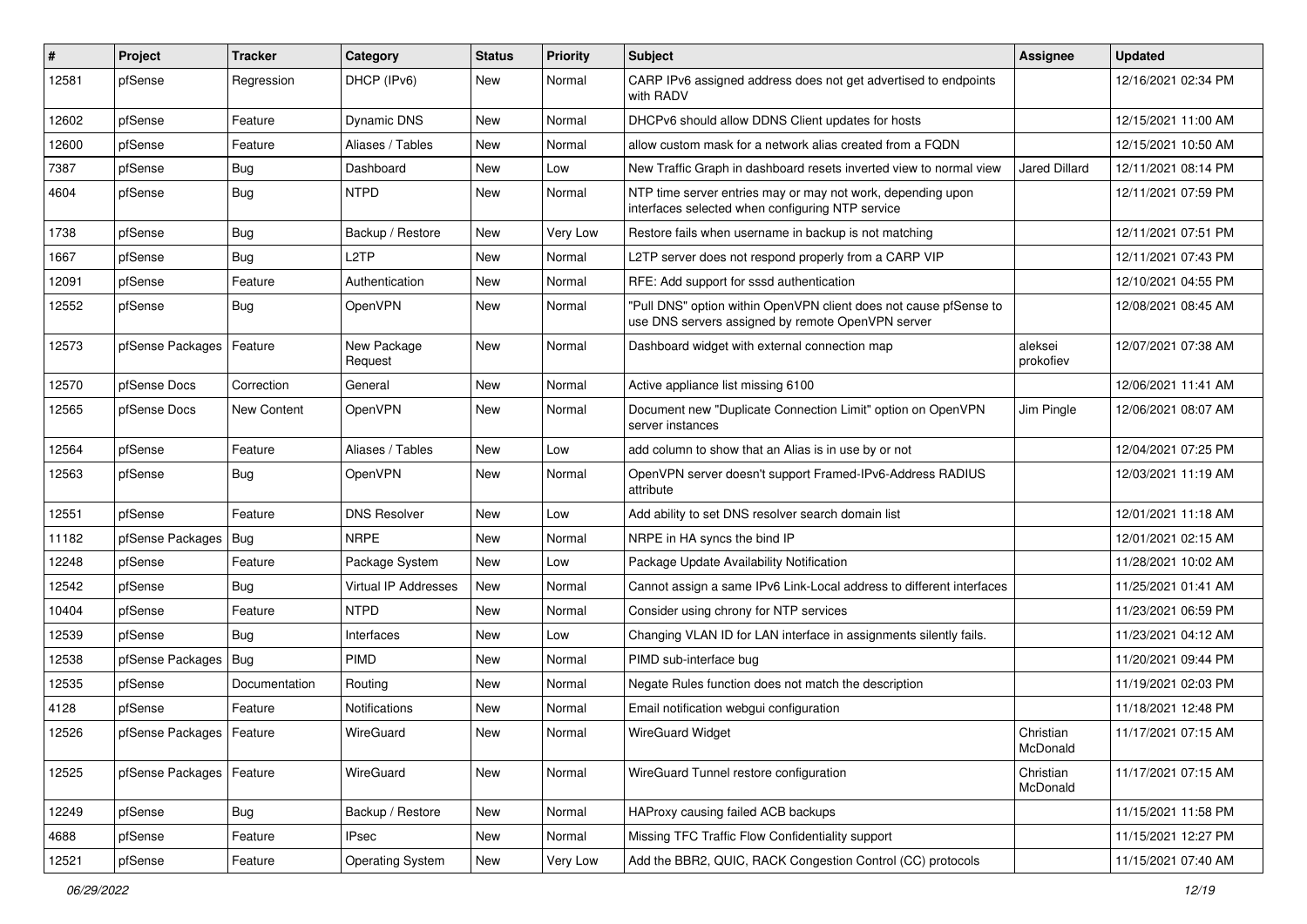| #     | Project                    | <b>Tracker</b> | Category                 | <b>Status</b> | <b>Priority</b> | <b>Subject</b>                                                                                                                   | <b>Assignee</b> | <b>Updated</b>      |
|-------|----------------------------|----------------|--------------------------|---------------|-----------------|----------------------------------------------------------------------------------------------------------------------------------|-----------------|---------------------|
| 12520 | pfSense Packages           | Feature        | Squid                    | New           | High            | [Squid] - Allow or Deny Mappings from IP/Host/GeoIP sources                                                                      |                 | 11/12/2021 02:13 PM |
| 12519 | pfSense                    | Bug            | Authentication           | New           | Normal          | Fail authentication using special character in password via the LDAP<br>connector                                                |                 | 11/12/2021 07:39 AM |
| 11525 | pfSense Packages   Bug     |                | Suricata                 | New           | Normal          | pfsense 2.5.0 release version for vlan issue to suricata                                                                         |                 | 11/11/2021 08:16 AM |
| 12509 | pfSense                    | Bug            | OpenVPN                  | <b>New</b>    | Normal          | Deffered authentication does not work with auth-gen-token<br>external-auth or pusk "auth-token"                                  |                 | 11/08/2021 04:01 AM |
| 12508 | pfSense                    | Bug            | <b>DHCP Relay</b>        | New           | Normal          | DHCP Relay over VPN                                                                                                              |                 | 11/06/2021 11:25 AM |
| 12504 | pfSense                    | Bug            | Interfaces               | <b>New</b>    | Normal          | BCM57412 NetXtreme-E 10Gb RDMA Ethernet controller issue                                                                         |                 | 11/05/2021 04:51 AM |
| 12502 | pfSense Packages   Feature |                | syslog-ng                | New           | Normal          | Syslog-ng Configuration Library (scl) missing                                                                                    |                 | 11/02/2021 06:06 PM |
| 12491 | pfSense Packages           | Feature        | squidguard               | New           | Normal          | squidguard: allow multiple regex                                                                                                 |                 | 10/28/2021 03:30 PM |
| 8013  | pfSense                    | Bug            | <b>IPsec</b>             | New           | Normal          | IPsec MSS clamping value shared for IPv4 and IPv6                                                                                | Luiz Souza      | 10/28/2021 01:37 PM |
| 11429 | pfSense                    | Bug            | Web Interface            | New           | Normal          | System Log / Settings form activates "Reset Log Files" button on<br>enter                                                        |                 | 10/28/2021 01:35 PM |
| 11440 | pfSense                    | Feature        | Web Interface            | New           | Low             | Expand collapsed sections by clicking anywhere on header                                                                         |                 | 10/28/2021 01:35 PM |
| 12357 | pfSense                    | Bug            | <b>Captive Portal</b>    | New           | Normal          | Captive Portal popup Logout button loads full login page in popup<br>when clicked                                                |                 | 10/27/2021 12:10 PM |
| 12483 | pfSense                    | Bug            | Configuration<br>Backend | <b>New</b>    | Normal          | GUI creates inconsistent config.xml                                                                                              |                 | 10/23/2021 06:48 AM |
| 12436 | pfSense                    | Bug            | PPPoE Server             | New           | Normal          | Pppoe server config gui does not allow setting of chap authentication,<br>and sets the network start address for allocation to 0 |                 | 10/21/2021 08:15 AM |
| 9344  | pfSense                    | Bug            | Translations             | <b>New</b>    | Normal          | OpenVPN click NCP Algorithms will always go to DH Parameters<br>website(in Chinese-Taiwan)                                       |                 | 10/21/2021 03:48 AM |
| 12457 | pfSense Docs               | Todo           | Packages                 | New           | Very Low        | Add UPS Configuration Recipes for apcupsd and nut UPS Packages<br>with Common Brand Units                                        |                 | 10/18/2021 08:37 AM |
| 12467 | pfSense                    | Bug            | <b>Captive Portal</b>    | New           | Normal          | CP error on client disconnect after reboot                                                                                       |                 | 10/17/2021 05:35 AM |
| 12465 | pfSense Packages   Feature |                | haproxy                  | New           | Normal          | Add forwardfor advanced usecases                                                                                                 |                 | 10/16/2021 07:35 PM |
| 11592 | pfSense Packages           | Bug            | node exporter            | New           | Normal          | Node exporter can not read system statistics                                                                                     |                 | 10/15/2021 09:37 PM |
| 9617  | pfSense                    | Feature        | <b>PPP</b> Interfaces    | New           | Normal          | PPPoE Static IP Configuration in GUI                                                                                             |                 | 10/15/2021 08:52 PM |
| 12461 | pfSense Docs               | Todo           | Hardware                 | <b>New</b>    | Normal          | Improve macOS Serial Command Instructions                                                                                        |                 | 10/15/2021 03:47 PM |
| 12459 | pfSense                    | Todo           | Virtual IP Addresses     | New           | Normal          | Add IP Alias subnet input validation                                                                                             |                 | 10/15/2021 09:35 AM |
| 12458 | pfSense                    | Feature        | Authentication           | New           | Normal          | Use "unixHomeDirectory" instead of "homeDirectory" when LDAP<br>authentication server is Active Directory                        |                 | 10/15/2021 08:18 AM |
| 9798  | pfSense Packages           | Feature        | pfBlockerNG              | New           | Normal          | add ipv4 and ipv6 dnscrypt-resolvers feeds                                                                                       |                 | 10/14/2021 09:48 AM |
| 12451 | pfSense                    | Bug            | Virtual IP Addresses     | New           | Normal          | deleteVIP() does not check RFC2136 Update Source                                                                                 |                 | 10/13/2021 10:06 AM |
| 12444 | pfSense Packages   Bug     |                | ntop                     | New           | Normal          | ntopng throws errors when viewing single host                                                                                    |                 | 10/11/2021 12:39 PM |
| 12126 | pfSense Packages   Bug     |                | FreeRADIUS               | New           | Normal          | freeradius3 0.15.7_31                                                                                                            |                 | 10/11/2021 08:21 AM |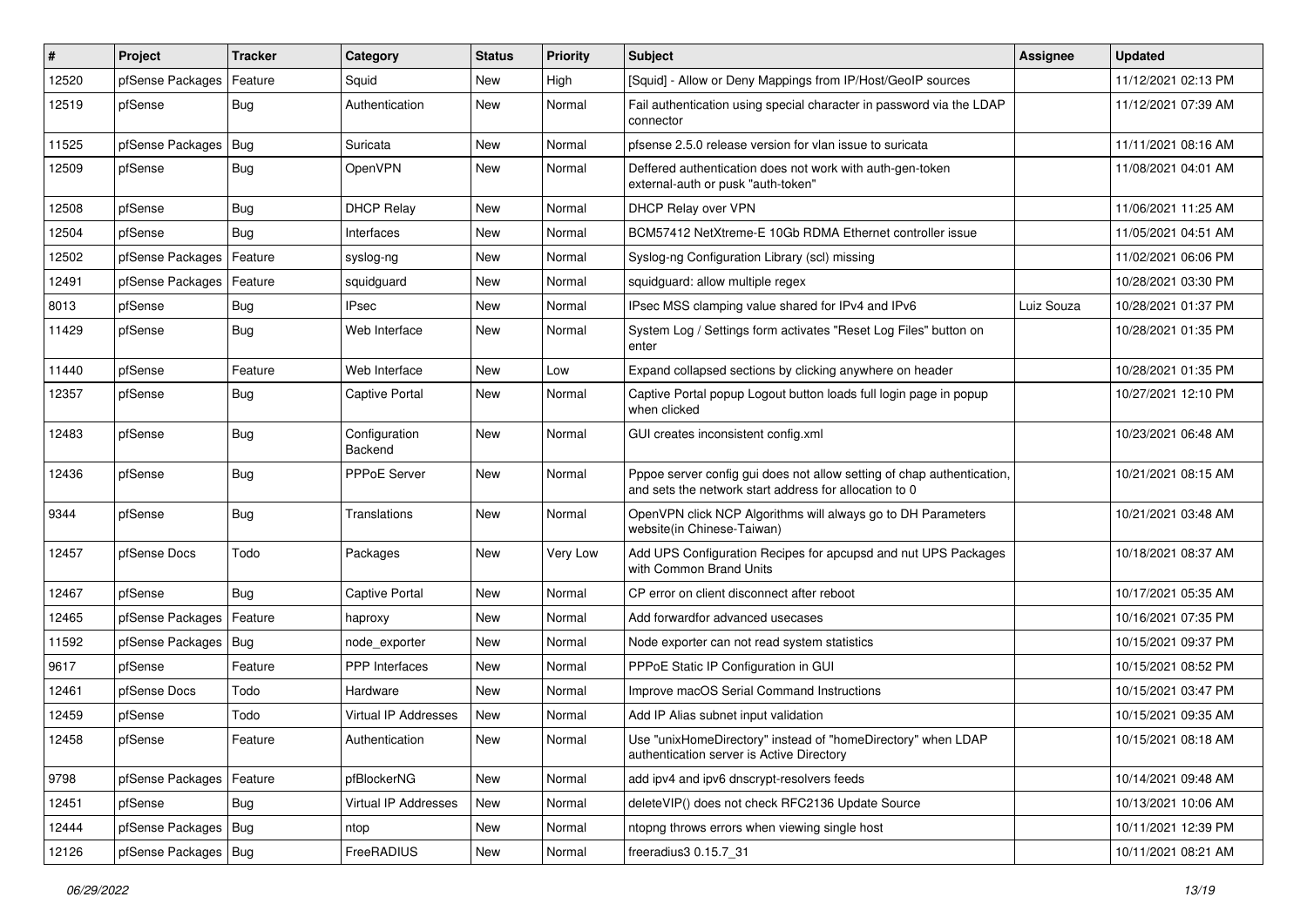| $\sharp$ | Project                 | <b>Tracker</b> | Category                        | <b>Status</b> | <b>Priority</b> | <b>Subject</b>                                                                                      | <b>Assignee</b> | <b>Updated</b>      |
|----------|-------------------------|----------------|---------------------------------|---------------|-----------------|-----------------------------------------------------------------------------------------------------|-----------------|---------------------|
| 9633     | pfSense                 | Feature        | <b>PPPoE Server</b>             | <b>New</b>    | Normal          | PPPoE/L2TP Server Status Page                                                                       |                 | 10/09/2021 12:05 PM |
| 11430    | pfSense                 | <b>Bug</b>     | Interfaces                      | <b>New</b>    | Normal          | PHP console spam after Assigning Interfaces                                                         |                 | 10/09/2021 10:37 AM |
| 12162    | pfSense Docs            | Todo           | Products                        | <b>New</b>    | Normal          | Add "usb reset" as possible solution for non-booting flash drives on<br>the SG-1100                 |                 | 10/07/2021 02:19 PM |
| 11871    | pfSense Docs            | Correction     | Products                        | New           | Normal          | SG-2100 must be manually power cycled after installation                                            |                 | 10/07/2021 02:19 PM |
| 1620     | pfSense Packages   Bug  |                | Squid                           | New           | Normal          | Can't use transparent proxy when using bridge.                                                      |                 | 10/07/2021 04:19 AM |
| 12427    | pfSense Packages   Todo |                | haproxy                         | New           | Normal          | ha-proxy: action order in the GUI is not keeped in the resulting<br>ha-proxy configuration          |                 | 10/06/2021 07:02 AM |
| 12188    | pfSense Packages   Bug  |                | OpenVPN Client<br>Export        | <b>New</b>    | Normal          | client export breaks multi remote configurations                                                    |                 | 10/02/2021 05:58 PM |
| 12421    | pfSense                 | Bug            | Rules / NAT                     | New           | Normal          | IPV6 limiter bug                                                                                    |                 | 10/02/2021 08:44 AM |
| 12033    | pfSense Packages        | Bug            | pfBlockerNG                     | New           | Normal          | maxmindb and sqlite3 modules not found                                                              |                 | 10/01/2021 04:42 AM |
| 12411    | pfSense Docs            | Todo           | High Availability               | New           | Normal          | Feedback on High Availability - pfSense XML-RPC Config Sync<br>Overview                             |                 | 09/29/2021 10:39 AM |
| 12402    | pfSense Docs            | Todo           | Configuration                   | New           | Normal          | Feedback on Configuration - Advanced Configuration Options -<br>Notifications                       |                 | 09/24/2021 12:46 AM |
| 12401    | pfSense                 | Bug            | <b>Traffic Graphs</b>           | <b>New</b>    | Normal          | Traffic graphs with untagged and tagged VLAN on same interface                                      |                 | 09/23/2021 09:18 PM |
| 12395    | pfSense Docs            | Todo           | Packages                        | <b>New</b>    | Normal          | Feedback on Packages - FRR Package - Border Gateway<br>Protocol - BGP Required Information          |                 | 09/21/2021 04:32 PM |
| 12393    | pfSense                 | Bug            | <b>Traffic Shaper</b><br>(ALTQ) | New           | Low             | Priority of qOthersLow higher than default queues                                                   |                 | 09/21/2021 02:48 PM |
| 12370    | pfSense                 | Feature        | Rules / NAT                     | New           | Low             | Add limiters to Queue column on firewall rule list                                                  |                 | 09/14/2021 07:37 AM |
| 12300    | pfSense                 | Feature        | Hardware / Drivers              | New           | Normal          | Add Aquantia Atlantic driver to pfsense                                                             |                 | 09/14/2021 06:49 AM |
| 12369    | pfSense Packages        | Feature        | Mail report                     | New           | Low             | Skip If No Content issue                                                                            |                 | 09/14/2021 06:40 AM |
| 12367    | pfSense                 | Todo           | Installer                       | New           | Normal          | ZFS: Do not show memstick disk on target list                                                       |                 | 09/13/2021 07:37 AM |
| 12358    | pfSense Packages        | Feature        | pfBlockerNG                     | <b>New</b>    | Normal          | IP List Copy/Import/Export                                                                          |                 | 09/09/2021 01:56 PM |
| 12343    | pfSense                 | Feature        | Diagnostics                     | New           | Low             | Real time traffic monitoring                                                                        |                 | 09/06/2021 01:26 PM |
| 11268    | pfSense                 | Bug            | Web Interface                   | <b>New</b>    | Normal          | Cookie named 'id' prevents Edit form fields being set properly                                      |                 | 09/03/2021 06:16 AM |
| 11742    | pfSense Packages        | Bug            | Suricata                        | <b>New</b>    | Normal          | Blocking / Unblocking is not working correctly.                                                     |                 | 09/01/2021 11:08 AM |
| 10693    | pfSense Packages   Bug  |                | <b>BIND</b>                     | <b>New</b>    | Normal          | pfSense Bind Zone Editor UI does not update zone serial number<br>when a change is made             |                 | 09/01/2021 12:51 AM |
| 9857     | pfSense                 | Feature        | <b>IPsec</b>                    | <b>New</b>    | Normal          | <b>IPsec Down/Up SMTP Notifications</b>                                                             |                 | 08/31/2021 08:07 AM |
| 12308    | pfSense Packages        | Feature        | New Package<br>Request          | New           | Normal          | Dynamicaly Update Firewall Aliases from OpenVPN LDAP Group<br>membership of the connected user      |                 | 08/27/2021 12:51 AM |
| 4479     | pfSense                 | <b>Bug</b>     | <b>Operating System</b>         | <b>New</b>    | Normal          | Firewall rules won't match GRE interface after applying IPSEC<br>transport encryption on GRE tunnel | Luiz Souza      | 08/20/2021 08:46 AM |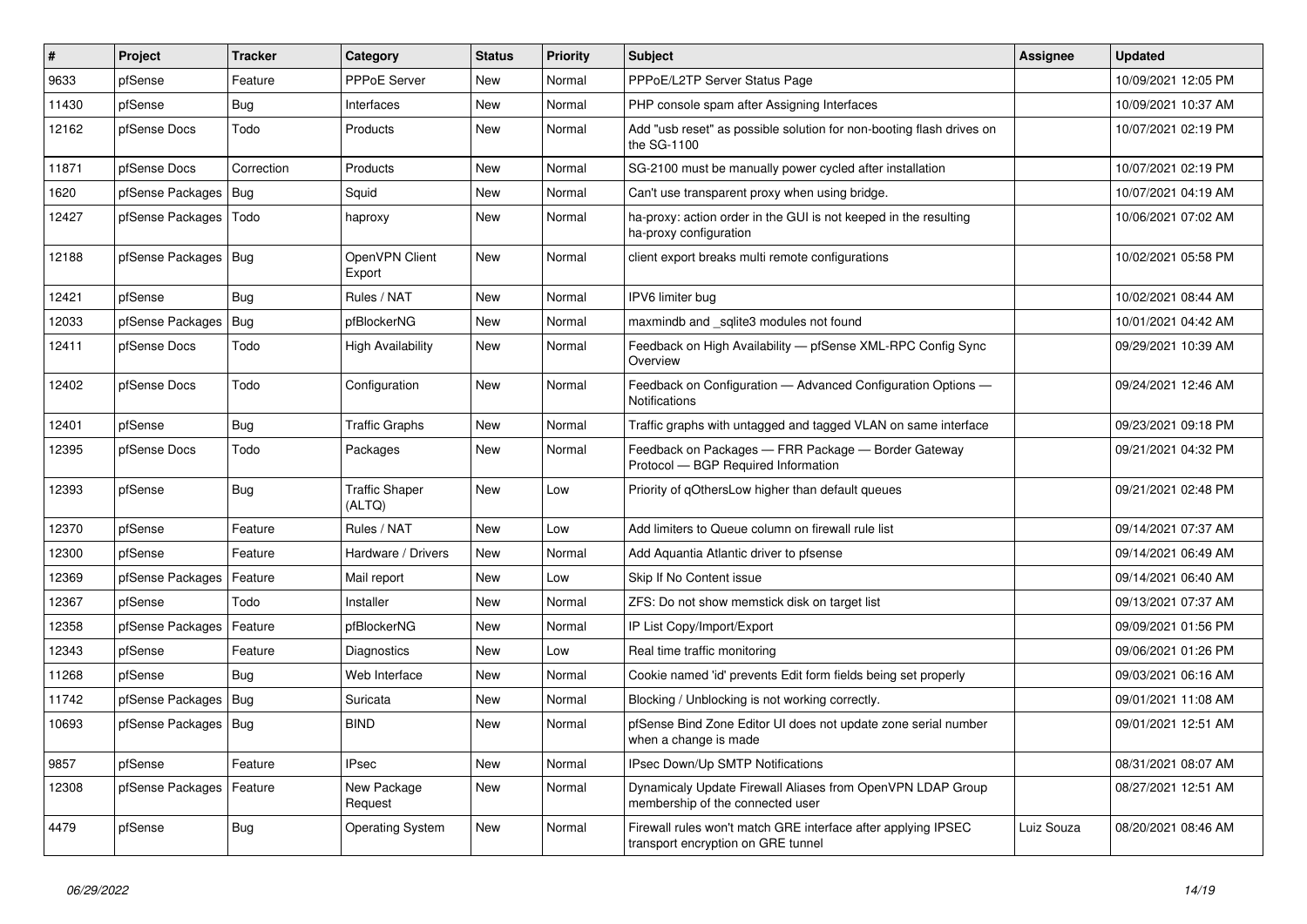| $\vert$ # | Project                | <b>Tracker</b> | Category                    | <b>Status</b> | <b>Priority</b> | <b>Subject</b>                                                                                                    | <b>Assignee</b> | <b>Updated</b>      |
|-----------|------------------------|----------------|-----------------------------|---------------|-----------------|-------------------------------------------------------------------------------------------------------------------|-----------------|---------------------|
| 12286     | pfSense Packages       | Bug            | FreeRADIUS                  | New           | Normal          | Add support for ntlm auth in LDAP                                                                                 |                 | 08/20/2021 08:27 AM |
| 12283     | pfSense                | <b>Bug</b>     | Authentication              | New           | Normal          | LDAP/RADIUS authentication servers configuration does not allow<br>source IP address to be specified              |                 | 08/20/2021 01:15 AM |
| 6776      | pfSense                | Feature        | Rules / NAT                 | <b>New</b>    | Normal          | Allow disabling of "filter rule association" by default                                                           |                 | 08/17/2021 10:56 AM |
| 12268     | pfSense Docs           | Todo           | <b>Firewall Rules</b>       | New           | Normal          | Feedback on Firewall - Aliases                                                                                    |                 | 08/17/2021 12:55 AM |
| 11619     | pfSense                | <b>Bug</b>     | Upgrade                     | New           | Normal          | Unable to upgrade 2.4.4-p3 to 2.5/21.02-p1                                                                        |                 | 08/15/2021 10:00 AM |
| 12237     | pfSense Docs           | Todo           | Hardware                    | New           | Normal          | Feedback on Hardware - Hardware Tuning and Troubleshooting                                                        |                 | 08/10/2021 03:13 AM |
| 10311     | pfSense                | <b>Bug</b>     | OpenVPN                     | New           | Normal          | Too low net.link.ifqmaxlen causes packet drop under load when<br>using OpenVPN inside bridge interface under load |                 | 08/10/2021 03:10 AM |
| 11780     | pfSense Packages   Bug |                | Suricata                    | New           | Very High       | Suricata package fails to prune suricata.log                                                                      |                 | 08/06/2021 07:18 AM |
| 12190     | pfSense                | Feature        | Rules / NAT                 | New           | Normal          | Add ability to reference ipv6 prefix in firewall rules and aliases                                                |                 | 08/05/2021 01:47 PM |
| 12214     | pfSense Docs           | Todo           | General                     | New           | Low             | Connect to WebGui.                                                                                                |                 | 08/05/2021 04:39 AM |
| 8794      | pfSense                | Feature        | <b>NTPD</b>                 | New           | Normal          | NTP authentiction                                                                                                 | Tod L           | 08/05/2021 01:20 AM |
| 12179     | pfSense Packages       | Feature        | qemu-guest-agent            | New           | Normal          | QEMU package                                                                                                      |                 | 07/30/2021 08:02 AM |
| 12178     | pfSense Packages   Bug |                | WireGuard                   | New           | Low             | WireGuard always shows 'Configuring WireGuard tunnelsdone.'<br>message on boot                                    |                 | 07/30/2021 06:58 AM |
| 11410     | pfSense Packages       | Feature        | New Package<br>Request      | New           | Normal          | adding bpytop (former Bashtop)                                                                                    |                 | 07/26/2021 12:33 PM |
| 8815      | pfSense                | Bug            | Interfaces                  | New           | Normal          | IP addresses are removed from interfaces when link is lost and either<br>IPv4 or IPv6 is dynamic                  | Luiz Souza      | 07/21/2021 07:49 AM |
| 8520      | pfSense                | Feature        | Interfaces                  | New           | Normal          | Option to auto-renew DHCP on interface with an offline gateway or<br>marked as down                               |                 | 07/20/2021 11:00 AM |
| 12121     | pfSense                | Feature        | OpenVPN                     | <b>New</b>    | Normal          | Wider "local network(s)" fields in OpenVPN server configuration                                                   |                 | 07/19/2021 07:37 AM |
| 12139     | pfSense                | Feature        | <b>DNS Forwarder</b>        | New           | Normal          | Add support in for specifying a DNSMASQ configuration file                                                        |                 | 07/16/2021 09:45 PM |
| 12130     | pfSense Packages   Bug |                | Zeek                        | New           | Normal          | Zeek fails to start                                                                                               |                 | 07/15/2021 02:00 AM |
| 11534     | pfSense Packages       | Regression     | FreeRADIUS                  | <b>New</b>    | High            | FreeRADIUS EAP anonymous connection forbidden out-of-tunnel                                                       |                 | 07/14/2021 02:32 AM |
| 12120     | pfSense                | Feature        | <b>DHCP Relay</b>           | New           | Normal          | Permit several sets of destination DHCP servers in DHCP relay                                                     |                 | 07/11/2021 05:41 PM |
| 11997     | pfSense Packages       | Bug            | <b>IPsec Profile Wizard</b> | New           | Normal          | Add Support for Android Strongswan Profiles in the Profile Wizard                                                 | Jim Pingle      | 07/10/2021 07:51 PM |
| 12122     | pfSense                | <b>Bug</b>     | Web Interface               | <b>New</b>    | Normal          | Perform greedy actions asychronously                                                                              |                 | 07/10/2021 01:10 PM |
| 6738      | pfSense                | Feature        | Web Interface               | New           | Normal          | GUI Action Buttons replicated to the top of the List                                                              |                 | 07/10/2021 01:04 PM |
| 10290     | pfSense                | Feature        | Aliases / Tables            | New           | Very Low        | Firewall Aliases Add button on top of list                                                                        |                 | 07/10/2021 01:03 PM |
| 11956     | pfSense                | Feature        | Web Interface               | New           | Normal          | "add" button in the top of pages with many user-added items                                                       |                 | 07/10/2021 01:01 PM |
| 11165     | pfSense Packages       | Feature        | OpenVPN Client<br>Export    | New           | Very Low        | OpenVPN Exporter - Allow for name customization                                                                   |                 | 07/10/2021 12:58 PM |
| 628       | pfSense                | Feature        | Web Interface               | New           | Low             | Ability to specify listen IP address of management services (SSH,<br>web interface)                               |                 | 07/09/2021 01:21 PM |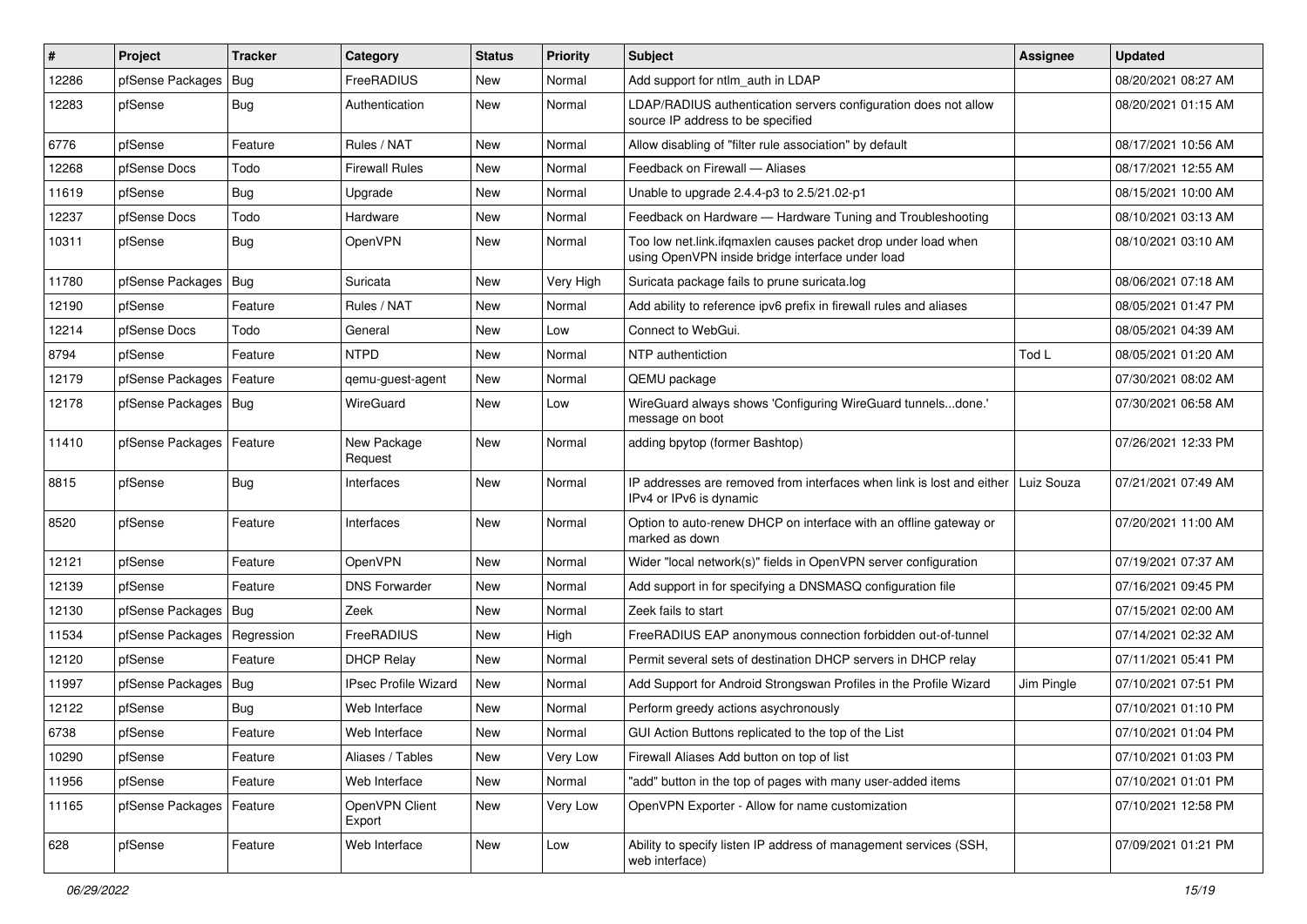| $\vert$ # | Project          | <b>Tracker</b> | Category                 | <b>Status</b> | <b>Priority</b> | <b>Subject</b>                                                                                | <b>Assignee</b> | <b>Updated</b>      |
|-----------|------------------|----------------|--------------------------|---------------|-----------------|-----------------------------------------------------------------------------------------------|-----------------|---------------------|
| 11739     | pfSense Docs     | New Content    | <b>High Availability</b> | New           | Normal          | Manual Outbound NAT rules in HA setup                                                         |                 | 07/09/2021 08:26 AM |
| 12097     | pfSense Packages | Feature        | pfBlockerNG              | <b>New</b>    | Normal          | Add dnsbl and geoip logs to system log                                                        |                 | 07/06/2021 01:25 PM |
| 12098     | pfSense Docs     | Correction     | Configuration            | New           | Normal          | Feedback on pfSense Configuration Recipes - Accessing a<br>CPE/Modem from Inside the Firewall |                 | 07/02/2021 02:30 AM |
| 11610     | pfSense Packages | Bug            | NET-SNMP                 | New           | Normal          | NET-SNMP is not setting the correct permissions on AgentX                                     |                 | 06/28/2021 07:54 AM |
| 12084     | pfSense Packages | Bug            | <b>FRR</b>               | New           | Normal          | libfrr.so.0 error on SG-1100                                                                  |                 | 06/26/2021 08:22 AM |
| 12077     | pfSense          | Feature        | Gateways                 | New           | Normal          | Allow stick-connections per gateway group                                                     |                 | 06/24/2021 08:45 AM |
| 9895      | pfSense Packages | <b>Bug</b>     | Snort                    | <b>New</b>    | Normal          | snort reinstallation failed                                                                   |                 | 06/23/2021 08:01 AM |
| 12067     | pfSense          | Bug            | DHCP (IPv4)              | New           | Very Low        | <b>DHCP Monitoring Statistics Error</b>                                                       |                 | 06/21/2021 08:39 AM |
| 12066     | pfSense          | Feature        | <b>Operating System</b>  | <b>New</b>    | Very Low        | Include man and man pages for all core programs and packages                                  |                 | 06/21/2021 07:44 AM |
| 12063     | pfSense Docs     | Todo           | Dynamic DNS              | New           | Normal          | Feedback on Services - Dynamic DNS - Configuring RFC 2136<br>Dynamic DNS updates              |                 | 06/18/2021 06:24 PM |
| 12056     | pfSense          | Bug            | Logging                  | New           | Normal          | Filterlog says "Unknown Option %u"                                                            |                 | 06/18/2021 05:51 AM |
| 12025     | pfSense          | Todo           | Web Interface            | New           | Very Low        | Add 1:1 Validation to Notify Someone They are 1:1 NAT'ing an<br><b>Interface Address</b>      |                 | 06/11/2021 10:05 AM |
| 12013     | pfSense          | <b>Bug</b>     | Logging                  | <b>New</b>    | Low             | Reading log data is inefficient in certain cases                                              |                 | 06/08/2021 07:35 AM |
| 12009     | pfSense Packages | Bug            | Zabbix                   | New           | Normal          | Zabbix Agent starts twice by /etc/rc.start packages                                           |                 | 06/08/2021 01:35 AM |
| 11772     | pfSense Plus     | Feature        | Multi-WAN                | <b>New</b>    | Normal          | Layer 2 Tunnel Bonding Capability                                                             |                 | 06/05/2021 03:27 PM |
| 7779      | pfSense          | Bug            | <b>OpenVPN</b>           | New           | Normal          | Traffic crossing a site-to-site OpenVPN tunnel fails to fragment.                             |                 | 06/02/2021 08:26 AM |
| 11974     | pfSense          | Feature        | <b>XMLRPC</b>            | New           | Normal          | XMLRPC synchronization for igmmproxy settings                                                 |                 | 05/29/2021 03:58 PM |
| 11963     | pfSense Packages | Feature        | <b>FRR</b>               | New           | Normal          | Dynamically change OSPF interface costs on selected interfaces on<br>CARP event               |                 | 05/26/2021 04:13 AM |
| 11954     | pfSense          | Feature        | <b>IGMP Proxy</b>        | New           | Normal          | Multicast limits                                                                              |                 | 05/25/2021 12:36 AM |
| 11953     | pfSense          | Bug            | <b>IGMP Proxy</b>        | New           | Normal          | XG-1541 crashes when igmpproxy is enabled and network interfaces<br>status change             |                 | 05/24/2021 04:55 PM |
| 11944     | pfSense Docs     | Todo           | Packages                 | <b>New</b>    | Normal          | Feedback on Packages - FRR Package - Bidirectional Forwarding<br>Detection                    |                 | 05/21/2021 12:57 AM |
| 9238      | pfSense Packages | Feature        | New Package<br>Request   | New           | Normal          | Add support for Zerotier                                                                      |                 | 05/17/2021 01:58 PM |
| 11925     | pfSense          | <b>Bug</b>     | OpenVPN                  | New           | Normal          | Calling-Station-Id always set to WAN IP                                                       |                 | 05/14/2021 09:27 AM |
| 11921     | pfSense          | Feature        | <b>DNS Resolver</b>      | New           | Very Low        | Feature Request: Compile unbound with EDNS Client Subnet (ECS)<br>module (--enable-subnet)    |                 | 05/14/2021 07:29 AM |
| 6647      | pfSense          | Todo           | Web Interface            | New           | Very Low        | <b>Enable Additional Security Headers</b>                                                     |                 | 05/14/2021 01:09 AM |
| 11920     | pfSense Plus     | Feature        | Authentication           | New           | Normal          | SAML Authentication for pfSense (VPN and webConfigurator)                                     |                 | 05/14/2021 12:56 AM |
| 11802     | pfSense Packages | Bug            | FreeRADIUS               | New           | Normal          | FreeRADIUS sync                                                                               |                 | 05/10/2021 04:18 AM |
| 10671     | pfSense          | <b>Bug</b>     | <b>Operating System</b>  | New           | Normal          | pfsense 2.4.5_1 does not boot on Gen2 2012R2 HyperV VM                                        |                 | 05/09/2021 06:39 AM |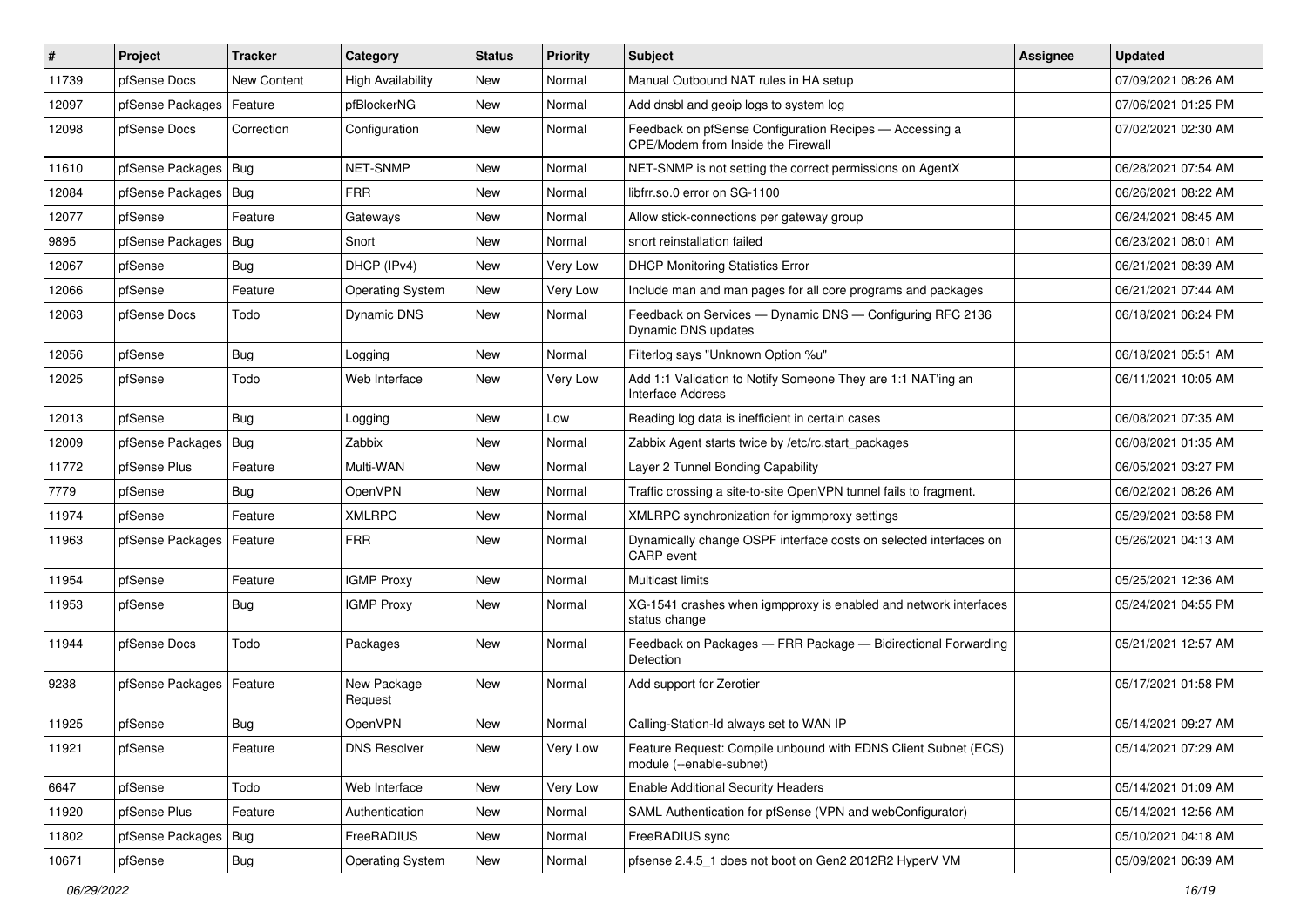| $\vert$ # | Project                    | <b>Tracker</b> | Category                                        | <b>Status</b> | <b>Priority</b> | <b>Subject</b>                                                                                           | Assignee      | <b>Updated</b>      |
|-----------|----------------------------|----------------|-------------------------------------------------|---------------|-----------------|----------------------------------------------------------------------------------------------------------|---------------|---------------------|
| 11898     | pfSense Packages           | Bug            | apcupsd                                         | New           | Normal          | PHP error from apcupsd dashboard widget                                                                  |               | 05/07/2021 09:12 AM |
| 11890     | pfSense Packages   Feature |                | New Package<br>Request                          | New           | Normal          | Browser-based "clientless" VPN                                                                           |               | 05/05/2021 07:26 AM |
| 5331      | pfSense                    | Feature        | <b>IPsec</b>                                    | New           | Normal          | IPSec table for tuning strongswan.conf                                                                   |               | 05/05/2021 12:10 AM |
| 11763     | pfSense Packages           | Bug            | Status_Monitoring                               | New           | Normal          | Traffic graphs refresh issue                                                                             |               | 05/03/2021 09:44 AM |
| 11876     | pfSense                    | Feature        | Hardware / Drivers                              | New           | Normal          | OpenSSL does not use QAT acceleration on pfSense Plus<br>21.02-RELEASE-p1 or 21.05-DEVELOPMENT           |               | 05/03/2021 08:02 AM |
| 11262     | pfSense                    | Feature        | Rules / NAT                                     | <b>New</b>    | Normal          | Time Based Rules - selects all days in the current month                                                 |               | 04/27/2021 12:32 PM |
| 11280     | pfSense                    | Todo           | WireGuard                                       | New           | Normal          | Add WireGuard to ALTQ list                                                                               |               | 04/27/2021 12:32 PM |
| 7201      | pfSense                    | Feature        | <b>NTPD</b>                                     | New           | Normal          | NTP Support multiple GPS reference clocks                                                                |               | 04/27/2021 12:31 PM |
| 8330      | pfSense                    | Feature        | DHCP (IPv4)                                     | New           | Normal          | add options for ddns-local-address statements                                                            |               | 04/27/2021 12:31 PM |
| 11856     | pfSense                    | Feature        | Diagnostics                                     | New           | Normal          | Replace/add Alias or DNS names for known LAN addresses in the<br>State table                             |               | 04/27/2021 08:01 AM |
| 11848     | pfSense Packages   Bug     |                | Squid                                           | New           | Normal          | Issue with squid cache download speed                                                                    |               | 04/23/2021 09:30 PM |
| 11841     | pfSense Packages   Bug     |                | <b>FRR</b>                                      | New           | Normal          | FRR access lists default bahavior changed to permit by default                                           |               | 04/22/2021 09:52 AM |
| 11835     | pfSense Packages           | Bug            | <b>FRR</b>                                      | New           | Normal          | FRR OSPF redistributed connected routes disappearing                                                     |               | 04/22/2021 07:11 AM |
| 11837     | pfSense Packages           | Feature        | <b>FRR</b>                                      | New           | Low             | Increase field length of FRR Networks in Access Lists and Prefix<br>Lists                                |               | 04/22/2021 07:10 AM |
| 11826     | pfSense Packages           | Feature        | <b>ACME</b>                                     | New           | Normal          | Preserve acme SAN Method parameters for new cert creations                                               |               | 04/20/2021 02:02 PM |
| 11823     | pfSense Packages           | Feature        | <b>FRR</b>                                      | New           | Normal          | Route handling enhancements                                                                              |               | 04/19/2021 06:23 PM |
| 8831      | pfSense                    | <b>Bug</b>     | <b>IPv6 Router</b><br>Advertisements<br>(RADVD) | New           | Very High       | Radvd causes latency spikes                                                                              |               | 04/19/2021 04:51 AM |
| 11786     | pfSense                    | Bug            | Services                                        | New           | Normal          | SSH incomplete setup and startup fail while recovering XML backup<br>in a fresh install of pfSense 2.5.0 |               | 04/17/2021 01:36 PM |
| 9369      | pfSense Docs               | New Content    | Packages                                        | New           | Normal          | Document remaining packages                                                                              | Jim Pingle    | 04/14/2021 03:39 PM |
| 11797     | pfSense Packages           | Bug            | <b>Status Traffic Totals</b>                    | <b>New</b>    | Normal          | Traffic Totals lost upon reboot when using a ramdisk for /var and /tmp                                   | John Cornwell | 04/10/2021 06:27 PM |
| 11749     | pfSense Packages           | Feature        | pfBlockerNG                                     | New           | Normal          | Option to disable NAT rule creation                                                                      |               | 04/06/2021 11:45 PM |
| 11784     | pfSense Packages           | Feature        | squidguard                                      | New           | Normal          | squidguard auto update blacklist option                                                                  |               | 04/06/2021 01:53 AM |
| 11777     | pfSense Packages   Bug     |                | Unbound                                         | New           | Very Low        | Input validation prevents DNS Resolver from being disabled                                               |               | 04/05/2021 05:51 PM |
| 11770     | pfSense Plus               | <b>Bug</b>     | Hardware / Drivers                              | New           | Normal          | Pantech UML295 USB Modem No Longer Functional                                                            |               | 04/01/2021 11:28 AM |
| 11761     | pfSense                    | <b>Bug</b>     | L <sub>2</sub> TP                               | New           | Normal          | L2TP/IPsec VPN : PPP LCP negotiation occurs before user<br>authentication                                |               | 03/31/2021 04:52 AM |
| 11757     | pfSense                    | Feature        | <b>XMLRPC</b>                                   | New           | Normal          | Allow XMLRPC sync to bypass default auth server in favor of local<br>database                            |               | 03/30/2021 03:18 PM |
| 11731     | pfSense                    | Bug            | Hardware / Drivers                              | New           | Normal          | Missing support for Realtek USB NICs                                                                     |               | 03/30/2021 04:32 AM |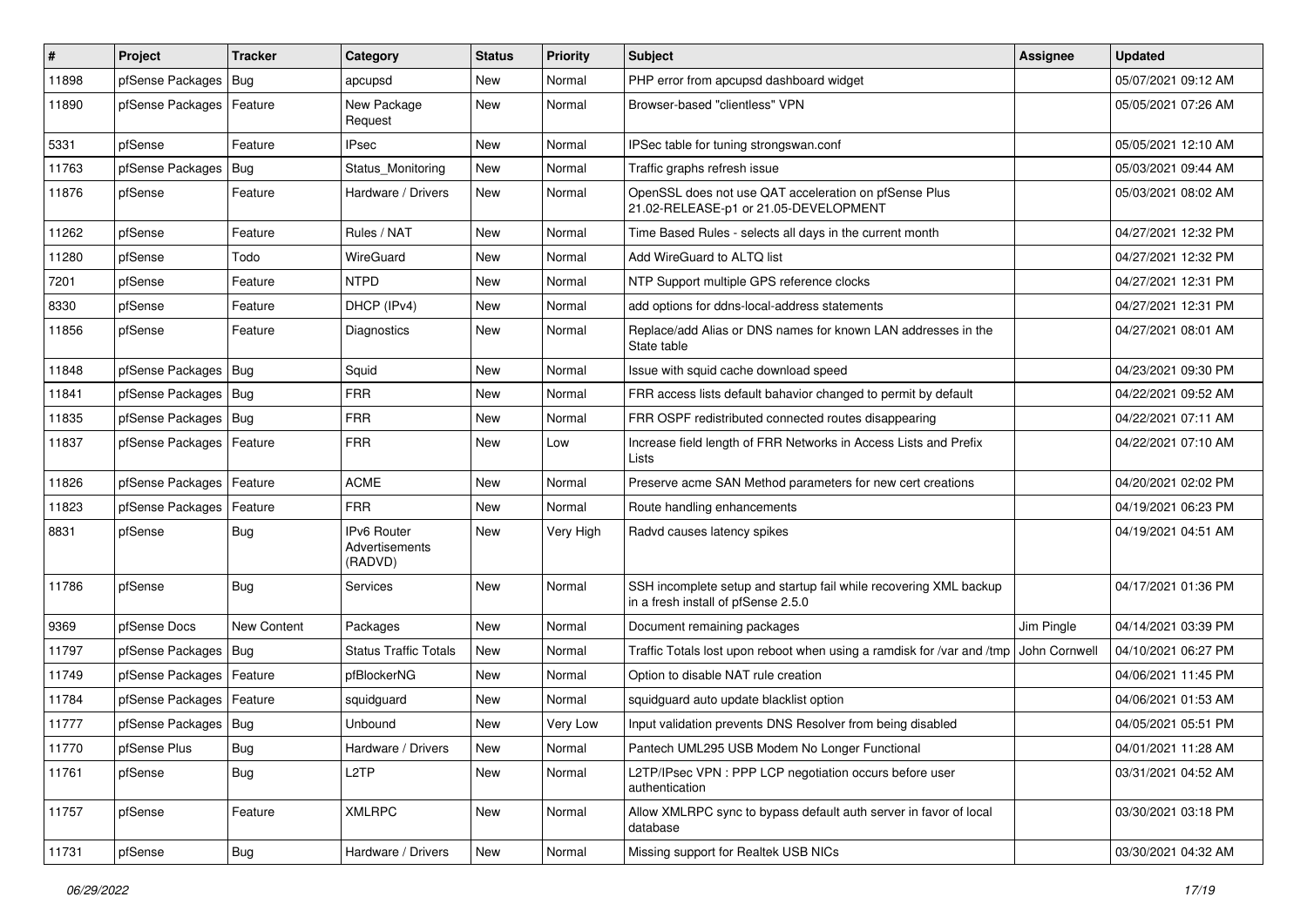| $\sharp$ | Project                       | <b>Tracker</b> | Category                 | <b>Status</b> | <b>Priority</b> | <b>Subject</b>                                                                                                                                                                                  | <b>Assignee</b> | <b>Updated</b>      |
|----------|-------------------------------|----------------|--------------------------|---------------|-----------------|-------------------------------------------------------------------------------------------------------------------------------------------------------------------------------------------------|-----------------|---------------------|
| 11724    | pfSense                       | Bug            | Package System           | New           | Normal          | Packages unexpectedly removed when changing update branches                                                                                                                                     |                 | 03/29/2021 08:09 AM |
| 11730    | pfSense                       | Bug            | Web Interface            | <b>New</b>    | Normal          | Improve visibility of option selections in dark themes                                                                                                                                          |                 | 03/25/2021 09:38 PM |
| 11717    | pfSense                       | Bug            | Rules / NAT              | New           | Normal          | Incorrect port forwarding rules if Destination port alias is not equal to<br>Redirect target port alias                                                                                         |                 | 03/22/2021 06:06 AM |
| 11149    | pfSense                       | Bug            | <b>DHCP Relay</b>        | <b>New</b>    | Normal          | DHCP relay won't start with DHCP server behind gateway                                                                                                                                          |                 | 03/22/2021 05:13 AM |
| 11715    | pfSense                       | Bug            | OpenVPN                  | New           | Normal          | OpenVPN MTU                                                                                                                                                                                     |                 | 03/22/2021 01:35 AM |
| 11714    | pfSense Docs                  | New Content    | <b>High Availability</b> | New           | Normal          | Feedback on Troubleshooting - Troubleshooting High Availability<br><b>DHCP Failover</b>                                                                                                         |                 | 03/21/2021 05:58 PM |
| 11604    | pfSense                       | Feature        | WireGuard                | New           | Normal          | WireGuard Dynamic Listen Port Randomization                                                                                                                                                     |                 | 03/19/2021 10:59 AM |
| 11498    | pfSense                       | Feature        | <b>WireGuard</b>         | New           | Normal          | WireGuard does not pass multicast traffic to peer                                                                                                                                               | Peter Grehan    | 03/19/2021 10:59 AM |
| 11302    | pfSense                       | Feature        | WireGuard                | New           | Normal          | WireGuard XMLRPC sync                                                                                                                                                                           |                 | 03/19/2021 10:59 AM |
| 11556    | pfSense                       | Bug            | Rules / NAT              | New           | Normal          | Kill all states associated with a NAT address                                                                                                                                                   |                 | 03/19/2021 10:29 AM |
| 11657    | pfSense                       | Bug            | Interfaces               | New           | Normal          | netmap_ring_reinit error                                                                                                                                                                        |                 | 03/18/2021 10:32 PM |
| 11703    | pfSense Packages              | Feature        | <b>FRR</b>               | New           | Normal          | add Krill and Routinator support BGP RPKI                                                                                                                                                       |                 | 03/18/2021 07:47 PM |
| 11352    | pfSense                       | Bug            | FreeBSD                  | New           | Low             | CTF types > 2^15 in the pfSense kernel config results in DTrace<br>failing                                                                                                                      | Scott Long      | 03/17/2021 02:52 AM |
| 11573    | pfSense Packages   Feature    |                | New Package<br>Request   | New           | Normal          | <b>Custom Commands</b>                                                                                                                                                                          |                 | 03/16/2021 07:28 PM |
| 11634    | pfSense Packages   Regression |                | <b>BIND</b>              | New           | Normal          | bind hangs when pfsense is reconnecting as an openvpn client to a<br>TUN openvpn server                                                                                                         |                 | 03/14/2021 07:23 AM |
| 11666    | pfSense                       | Bug            | Logging                  | New           | Normal          | GUI Firewall log search not parsing filter.log beyond hard coded limit                                                                                                                          |                 | 03/12/2021 11:38 AM |
| 11650    | pfSense Packages              | Bug            | <b>FRR</b>               | New           | Very Low        | FRR configuration broken on restore of manually edited FRR config<br>sections                                                                                                                   |                 | 03/10/2021 08:50 AM |
| 11648    | pfSense Docs                  | Todo           | Packages                 | New           | Normal          | Feedback on Packages - AWS VPC Wizard - pfSense Plus<br><b>Configuration Details</b>                                                                                                            |                 | 03/10/2021 06:30 AM |
| 11641    | pfSense                       | Bug            | Interfaces               | New           | Normal          | On xn based interfaces without the VLANMTU flag the first VLAN tag<br>defined does not follow the parent interface MTU settings. All<br>subsequent VLAN tags follow the parent interface's MTU. |                 | 03/09/2021 06:42 PM |
| 10708    | pfSense                       | Bug            | Upgrade                  | New           | Normal          | ZFS bootpool boot symlink issue                                                                                                                                                                 | Luiz Souza      | 03/08/2021 07:03 AM |
| 9608     | pfSense Docs                  | Correction     | Recipes                  | New           | Low             | Feedback on Virtualization - Virtualizing pfSense with Hyper-V                                                                                                                                  | Jim Pingle      | 03/06/2021 04:29 PM |
| 11145    | pfSense Docs                  | Correction     | Virtualization           | New           | Very Low        | Feedback on pfSense Configuration Recipes — Virtualizing pfSense<br>with Hyper-V                                                                                                                | Jim Pingle      | 03/06/2021 04:14 PM |
| 9315     | pfSense Packages   Feature    |                | New Package<br>Request   | New           | Normal          | Add Package: dnscrypt-proxy                                                                                                                                                                     |                 | 03/05/2021 02:38 AM |
| 11625    | pfSense                       | Feature        | OpenVPN                  | New           | Normal          | Cisco-AVPair aliases support                                                                                                                                                                    |                 | 03/05/2021 12:35 AM |
| 11622    | pfSense Docs                  | Todo           | IPsec                    | New           | Normal          | Update pfSense VPC VPN Configuration Wizard docs                                                                                                                                                |                 | 03/04/2021 09:36 AM |
| 2218     | pfSense                       | Feature        | CARP                     | New           | Normal          | Ability to delay CARP master status at boot time                                                                                                                                                |                 | 03/03/2021 11:57 AM |